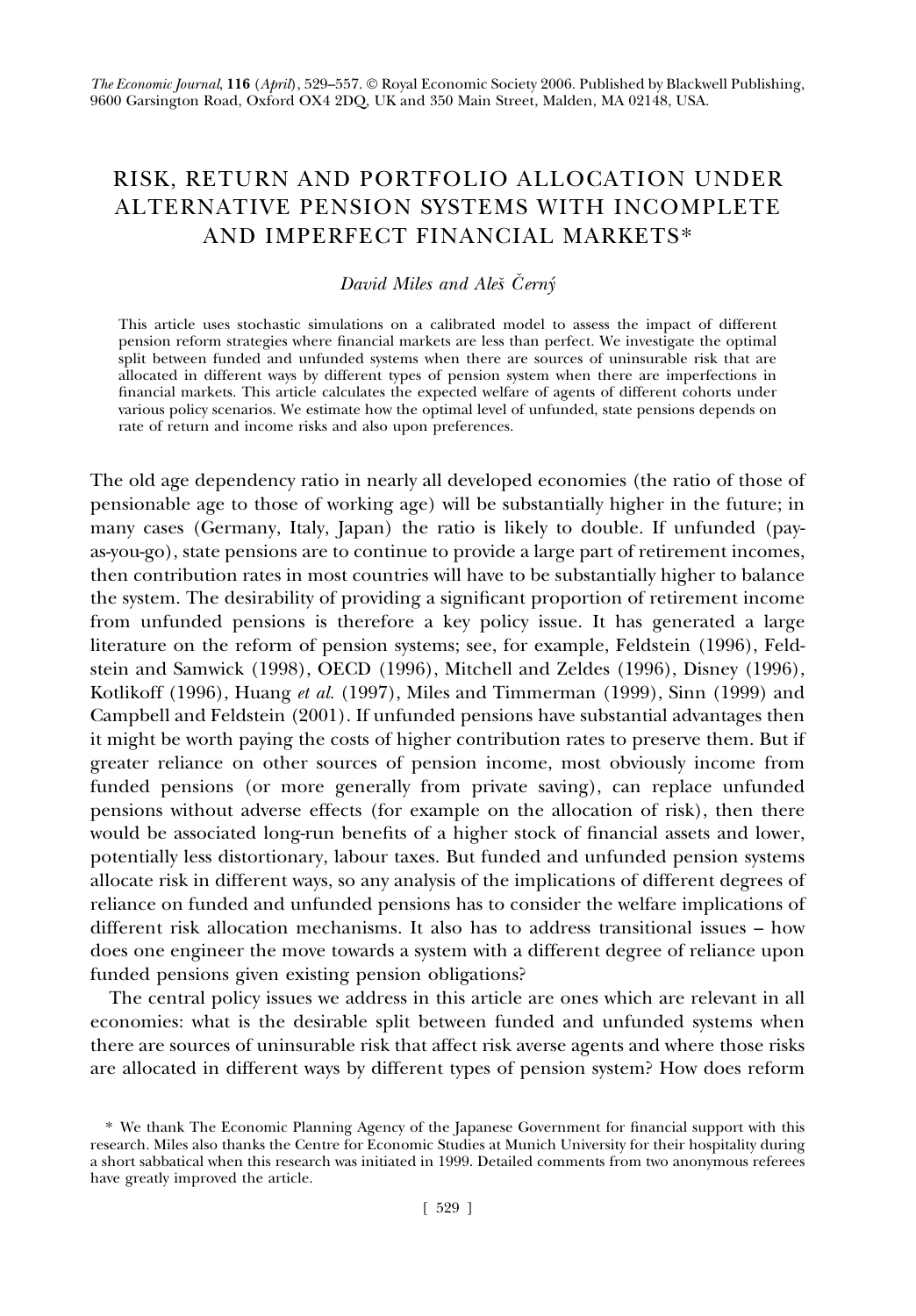re-allocate resources between generations on a transition where pension arrangements and demographics are changing? How does the distribution of welfare evolve both within and between different generations?

In this article we use a model which we chose to calibrate to the Japanese economy to assess the issues. Japan is an important case for at least three reasons:

- $(i)$  it is the second largest economy in the world;
- $(ii)$  ageing will be rapid;
- (*iii*) it currently has a relatively generous, largely unfunded, state-run pension system.

The pension arrangements in Japan are not dissimilar to those in many European countries and the likely trends in demographics are comparable, though on average more extreme. In our model we allow for the impact of changing demographics and focus not just on steady states. We also allow for less than perfect risk sharing opportunities: idiosyncratic risk is significant and cannot be fully insured against; longevity risk exists in an environment where although annuity type contracts may be available, the transactions costs in that market may be substantial. Returns on some financial assets are risky.

There already exists a substantial literature that uses calibrated models to address issues of risk allocation in a world with less than perfect risk sharing opportunities. Much of that literature focuses on the US economy – Hubbard and Judd (1987), Imrohoroglu et al. (1995), Storesletten et al. (1999) and Campbell et al. (2001) present results from models calibrated to the US economy. De Nardi et al. (1999) and Kotlikoff et al. (1999) look specifically at the transitional and long-run impacts of phasing out unfunded, state pensions in the US. They find substantial long-run welfare gains but non-trivial welfare losses for some generations on the transition path. One of the aims of this article is to see whether results that hold for the US carry over to the case of Japan – a country facing a process of ageing that is more rapid and which poses more problems for the design of pension systems than is the case in the USA. Japan is also a smaller and more open economy than the US and rates of return on assets may therefore be less affected by domestic saving than in the US. Japan is therefore more representative of many countries in Continental Europe.

Any model that wants to say something useful about risk and uncertainty must take account of several factors:

- $(i)$  that individuals face substantial, largely idiosyncratic, risks that affect their labour income and are unlikely to be able to insure against such risks;
- $(ii)$  that borrowing against human capital is difficult, if not impossible;
- (*iii*) that returns on most financial assets are volatile and uncertain;
- $(iv)$  that to the extent that individuals depend upon their own accumulated funds for retirement resources the way in which annuities markets work may be important (state run, unfunded systems will be unaffected by the efficiency of annuities markets because the government is effectively providing insurance itself);
- (v) if it is to be useful for policy purposes the model should consider the transition from one policy regime to another.

Solving models with all these features is difficult. Imrohoroglu et al. (1995, 1999a) investigate the role of social security in a general equilibrium setting with labour income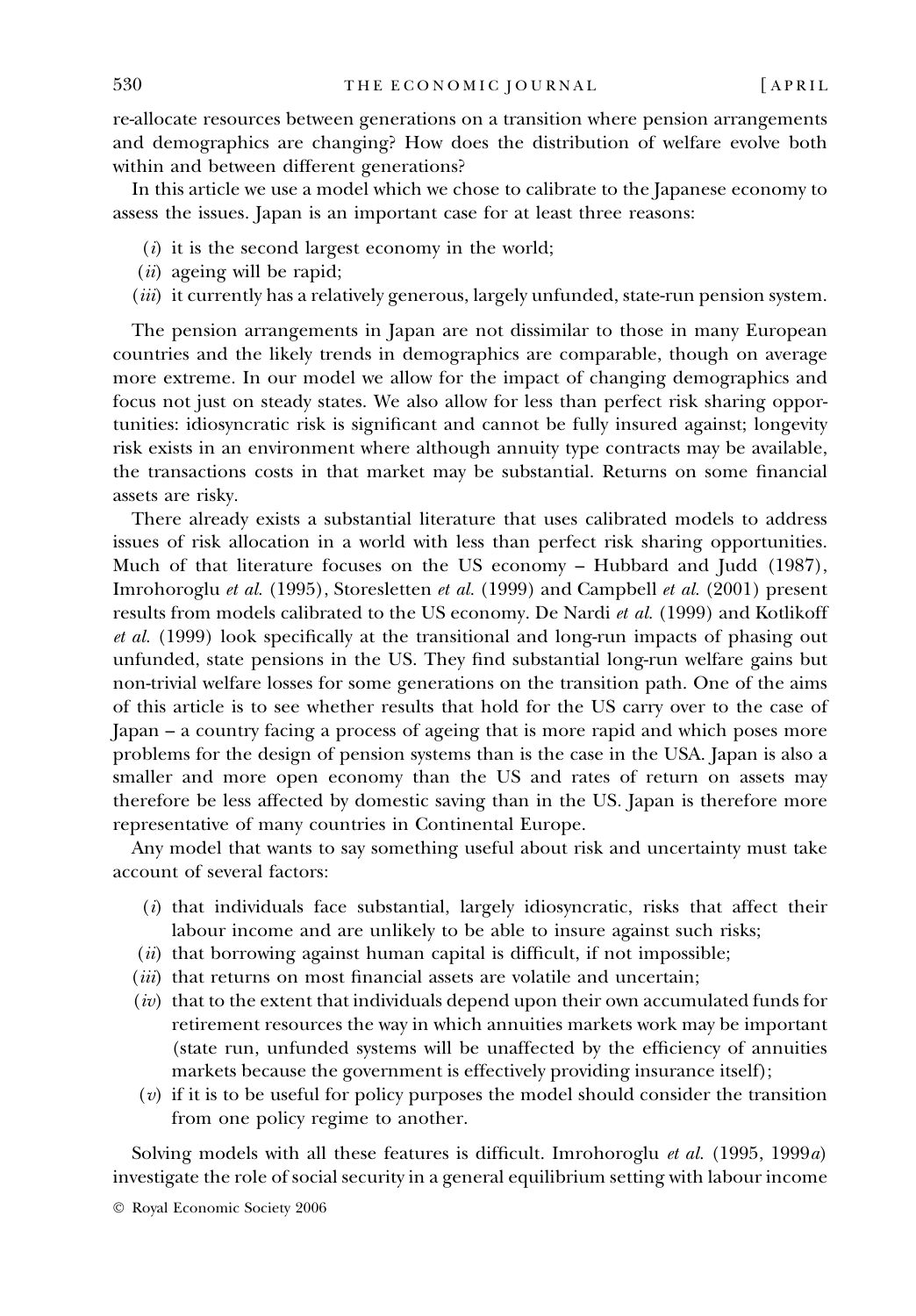uncertainty but non-stochastic rates of return and no annuities. Huang et al. (1997) focus on the intergenerational impact of various social security systems on transition paths. They allow for stochastic labour income but there is no uncertainty on rates of return. Hubbard and Judd (1987) focus on the impact of credit restrictions, but in a model with no uncertainty about earnings or rates of return. Storesletten et al. (1999) focus on the risk sharing implications of alternative social security systems; they concentrate on stationary states in a model with no uncertainty about rates of return. (See Imrohoroglu et al. (1999b) for an excellent survey on computational models of social security.)

Campbell et al. (2001) consider the portfolio allocation implications of various pension arrangements. They consider the long-run pattern of lifetime savings and portfolio allocation in the presence of income and rate of return uncertainty and with various pension arrangements. But they do not model transitions from one pension regime to another. De Nardi et al. (1999) and Kotlikoff et al. (1999) both model transitions with an overlapping generations, general equilibrium model. But we also allow for both idiosyncratic (income) shocks and rate of return uncertainty.

The central policy issue we address is what is the optimal degree of reliance upon private saving. The private saving vehicles that we consider can be thought of as flexible personal retirement accounts – that is defined contribution (DC) personal pensions. Personal funded pensions may allow people to insure perfectly against some risks –  $if$  annuities are available then length of life risk can be avoided but the terms on which that insurance is available will depend on the costs for financial firms of offering contracts that ensure an acceptable return. But personal (DC) pensions mean that labour income risk from working years, which will have an impact on the contributions to a personal pension fund, has lasting effects upon pension income; such pensions obviously also generate rate of return risk. Given this we consider what role might be played by unfunded state pensions that give varying degrees of insurance against labour income risk and are not dependent on rate of return risk. We take into account shifting demographics that alter the contribution rate needed to balance an unfunded, state run system.

In calculating the optimal behaviour of individuals we take account of all the sources of risk we noted above were essential. In particular, we assume that individuals face random shocks to labour income throughout their working life; some of these shocks are transitory but some are highly persistent. We also assume that they face uncertainty about the returns they will earn on at least some sorts of financial assets. We assume that there is a safe asset but there are also risky assets which, on average, earn higher returns. We assume individuals are risk averse and that they understand the risks of investing in different sorts of assets and are also aware of the uncertainty over how long they will live. We then use numerical techniques to calculate optimal profiles of consumption, saving and portfolio allocation for individuals over their lives. We aggregate these decisions to construct the macroeconomic aggregates and also construct measures of welfare. Solving this sort of model is difficult and we use numerical techniques to work out optimal consumption–investment decisions.

We set the critical parameters in the model (parameters of the utility functions such as degrees of risk aversion and rates of time preference, and characteristics of the labour income profile over life) by reference to recent data from the Japanese economy. We simulate the model using different settings for the key policy variables.

Royal Economic Society 2006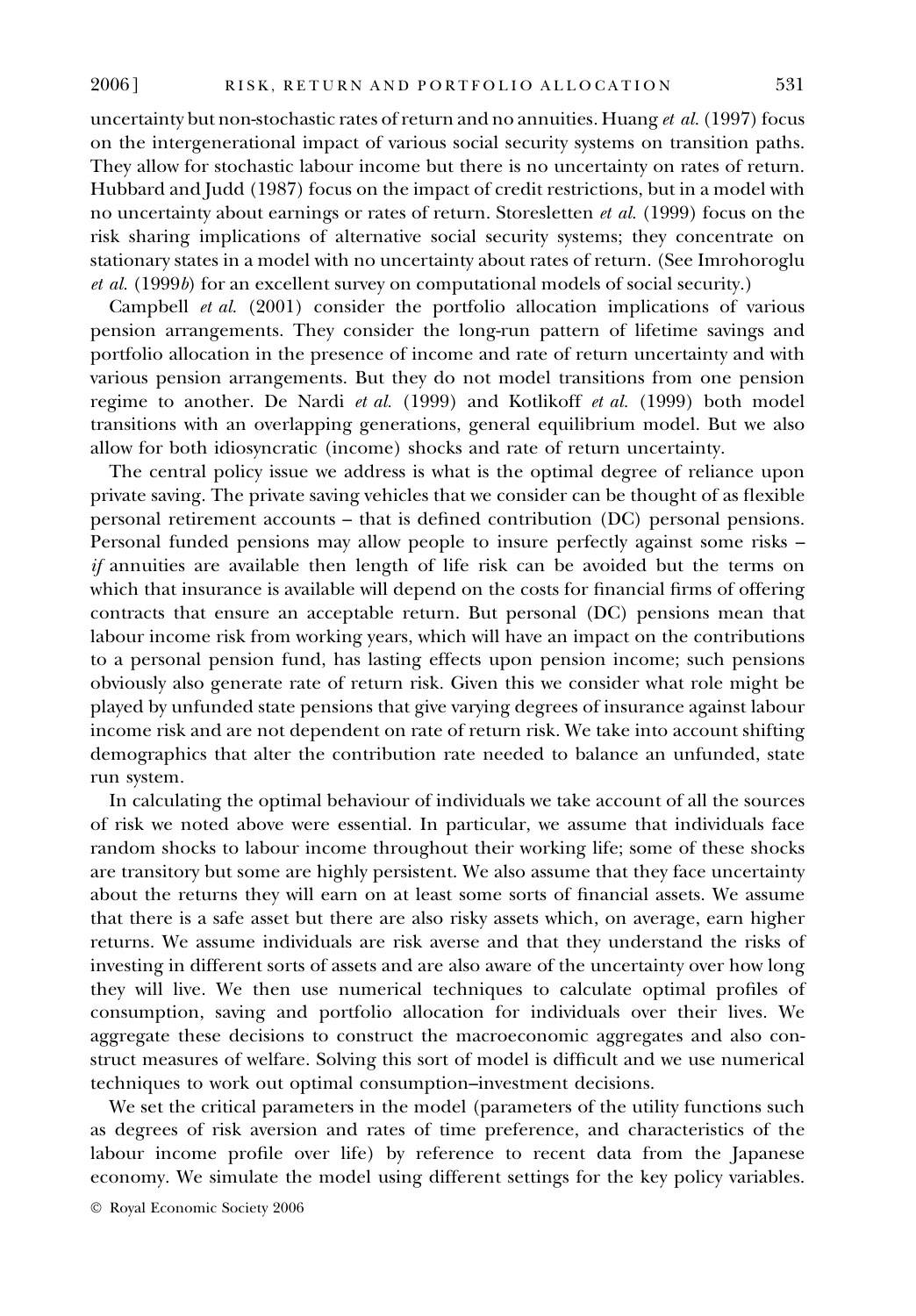We are able to show how different degrees of generosity of unfunded pensions affect the evolution of overall saving rates, levels of national income and the allocation of savings across different assets. We are also able to make welfare comparisons. We construct a measure of welfare by estimating the expected utility of individuals born at various times. We can calculate the average gains and losses for people of different ages of various reform strategies. We are also able to calculate the distribution of gains and losses to agents of a particular cohort.

Our results indicate several things.

- (i) The aggregate stock of financial assets, the level of national income and overall portfolio allocation are very sensitive to differences in the generosity of unfunded pensions. In the long run the aggregate stock of wealth might be about 50% higher if unfunded pensions were, on average, worth only around 40% of net of contributions average earnings, as opposed to around 70%. Completely phasing out state pensions would in the long run roughly double the aggregate stock of wealth.
- (*ii*) Long-run benefits to future generations of Japanese of a move towards greater reliance upon funded pensions are likely to be substantial; losses to the current generation of workers are smaller but not insignificant.
- (iii) How much of financial wealth is invested in risky assets is very sensitive to both the level of state pensions and, less so, to the efficiency of financial markets. Even with quite low risk aversion (a coefficient of relative aversion of 3) we can explain substantial holdings of safe assets (of around 40%) if state pensions are very low. We do not need to assume extreme risk aversion or fixed costs of investing in risky assets to generate substantial investment in safe assets. This is so even though we use common assumptions about risk premia and the volatility of risky assets.
- (iv) Credit restrictions affect the answers substantially. Individuals find it difficult to borrow against future labour income (that is their human capital) and therefore any model with uncertainty over income and over length of life is one in which individuals naturally face borrowing constraints. We find that these constraints are likely to matter significantly. We also find that how serious borrowing constraints are, particularly amongst the elderly, depends very much on the pension environment.
- $(v)$  A key finding is that longer run gains from a switch towards greater reliance upon funding, and away from an unfunded system where pensions are linked to salaries, do not just go to the better off. Many share in the gains, though those at the bottom of the income distribution do least well.

# 1. The Model

Given exogenous stochastic processes for labour income and for rates of return (and conditional on current and future pensions arrangements and mortality rates) agents choose consumption (and therefore saving) and portfolio allocation in each period to maximise expected lifetime utility. At the individual level we assume an additively separable form of the agent's lifetime utility function. We also assume a constant coefficient of risk aversion, the inverse of the intertemporal substitution elasticity.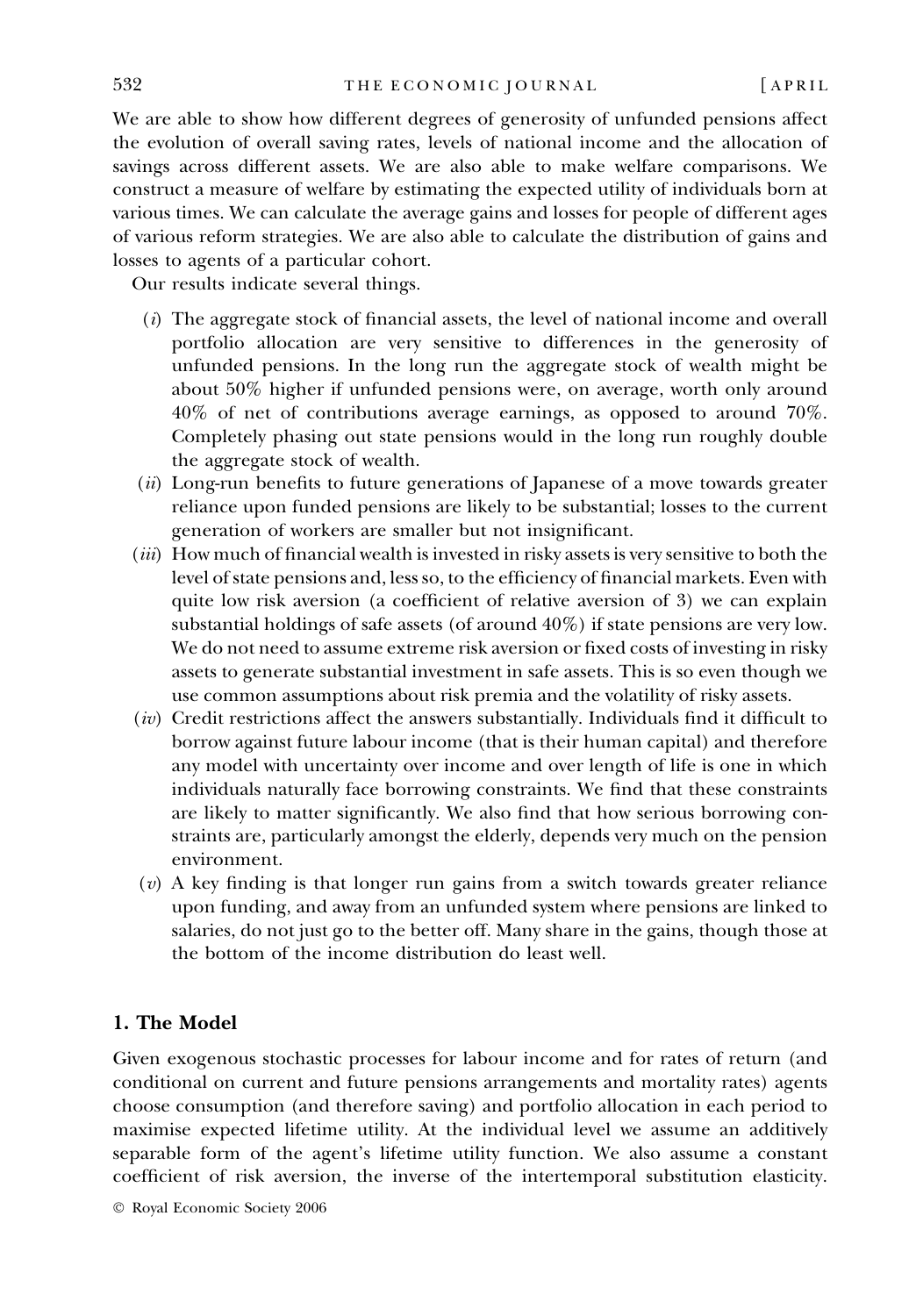Agents are assumed to know the probabilities of surviving to given ages. Agent  $k$  who is aged  $j$  at time  $t$  maximises:

$$
U_k = \mathcal{E}_t \left[ \sum_{i=0}^{i=T-j} s_{ij} \{ (c_{kt+i})^{1-\zeta} / (1-\zeta) \} / (1+\rho)^i \right] \tag{1}
$$

where  $T$  is the maximum length of life possible and the probability of surviving i more periods conditional on reaching age *j* is  $s_{ij}(s_{0j} = 1)$ ;  $\rho$  is the rate of pure time preference;  $c_{kt+i}$  is consumption of the agent in period  $t + i$ .

 $\zeta$  is the coefficient of relative risk aversion.

Agents face two constraints:

First there is a budget constraint governing the evolution of financial assets taken from one period to the next.

$$
W_{kt+1} = [W_{kt} + \exp(y_{kt})(1 - \tau) - c_{kt} + b_{kt}][\lambda \exp(r_{st}) + (1 - \lambda) \exp(r_f)] \tag{2}
$$

 $W_{kt}$  is the stock of wealth of agent k in period t,

 $y_{kt}$  is the log of gross labour income,

 $\tau$  is the proportional rate of the payroll tax (or contribution rate) on labour income. This rate is set to finance state pension expenditure.

 $b_{kt}$  is the level of the unfunded, state pension received by an agent,

 $\lambda$  is the proportion of financial assets invested in risky assets,

 $r_{st}$  is the one period (log) rate of return on risky financial assets held between period t and period  $t + 1$ . This is stochastic.

 $r_f$  is the constant one period (log) rate of return on safe financial assets.

We assume independent, normally distributed shocks affect the log returns on risky assets and a different set of idiosyncratic shocks affect log incomes; it is therefore natural to use log returns and log incomes in (2).

For ease of notation we have not given agent-specific subscripts to asset returns. But we will allow for the possibility that there are financial contracts available whose one period returns depend on whether an agent survives and where the rate of return would therefore differ across agents. We will describe shortly how rates of return on financial investments are determined.

Agents also face a borrowing constraint; wealth cannot be negative:

$$
W_{kt} \ge 0 \quad \text{for all } k \text{ and } t.
$$

This constraint may bind in various periods

We assume agents cannot take short positions in either safe or risky assets:

$$
0\leq \lambda \leq 1.
$$

In the model agents born before 1961 work from age 20 to the end of their 63rd year (if they survive that long) and are retired thereafter. Agents supply one unit of labour each year until (exogenous) retirement. Following plans for later retirement recently introduced by the Japanese government we allow for the retirement age to move up so that by 2030 retirement comes at age  $65<sup>1</sup>$  We assume that the profile of gross of tax

 $1$  For a useful survey of the Japanese pension system see Clark and Mitchell (2002).

Royal Economic Society 2006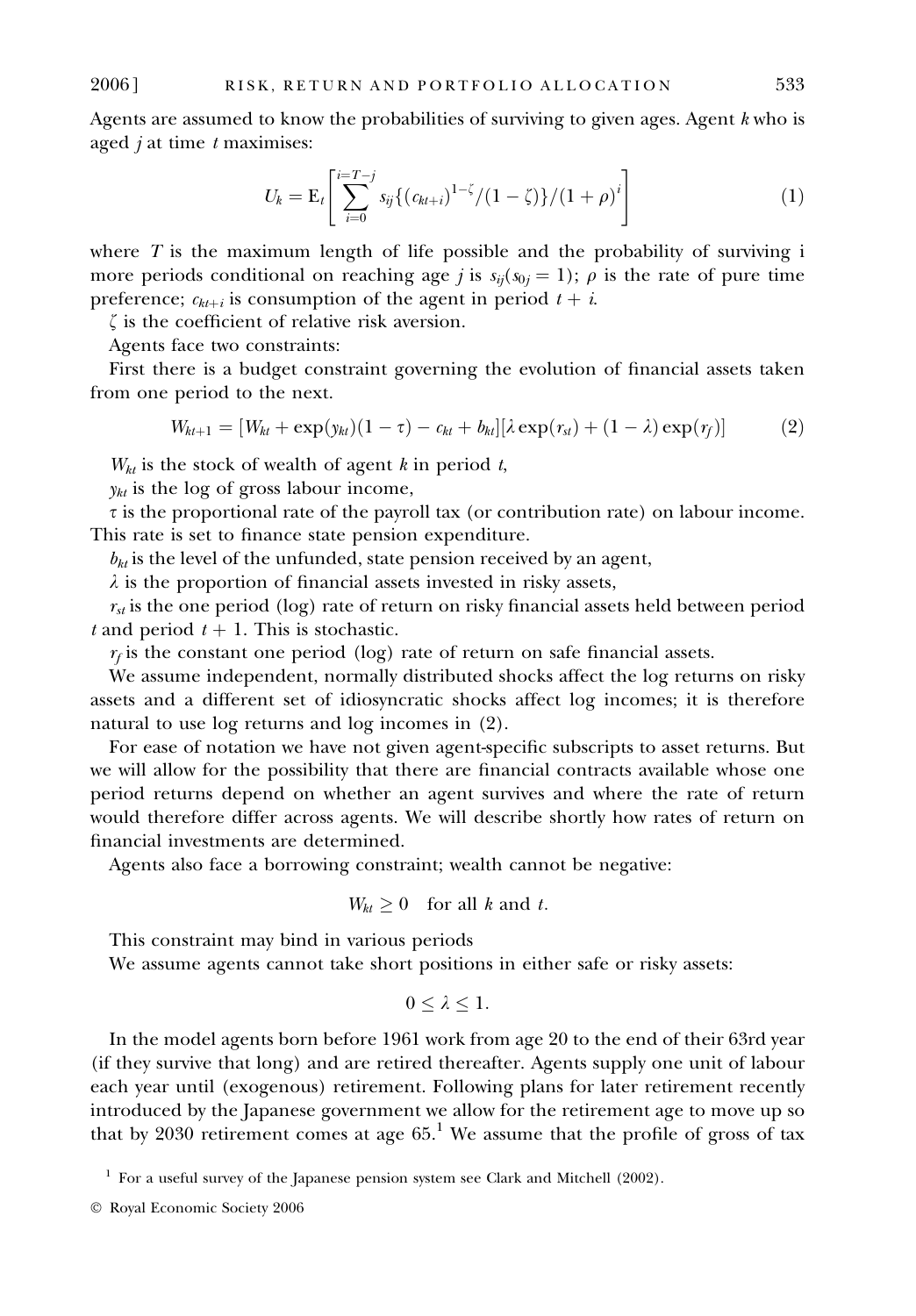labour income reflects three factors. First, there is a time-related rise in general labour productivity. Second, there is an age-related element to the growth of labour income over an agent's life. This is modelled as a quadratic in age.

The age-specific part of the log of labour income is:

$$
\alpha + \gamma \, age - \theta \, age^2. \tag{3}
$$

We set  $\gamma$  and  $\theta$  so that the age-income profile matches patterns that have been typical in Japan (we discuss calibration issues in detail in the next Section).

There are also idiosyncratic (agent specific) stochastic elements of labour income. The log of labour income for an agent is the sum of the age-related element, the time related element (part of which is a function of the aggregate capital to labour ratio) and the additive income shock. The income shock has a transitory component  $(\omega)$  and a persistent component  $(u)$ . Denoting the log of gross labour income of agent  $k$  who is aged *j* in period *t* as  $y_{kt}$  we have:

$$
y_{kt} = \ln(\psi_t) + gt + \gamma j - \theta j^2 + u_{kt} + \omega_{kt}
$$
  

$$
u_{kt} = \varphi u_{kt-1} + e_{kt},
$$
  
(4)

where  $e \sim N(0, \sigma_e)$ ;  $\omega \sim N(0, \sigma_\omega)$  and e and  $\omega$  are i.i.d. and uncorrelated.

 $\psi_t$  is a common factor across agents which reflects the compensation per effective unit of labour at time t.

g is the rate of growth of labour productivity over time.  $\varphi$  reflects the degree of persistence in the non-transitory idiosyncratic shocks to labour income; empirical evidence from a range of countries suggests  $\varphi$  is high and that idiosyncratic shocks to income typically have a high degree of persistence. (We discuss the exact calibration of the model in Section 3.)

We assume that rates of return on risky financial wealth vary across periods due to random shocks that hit stock and bond markets. Mean returns on risky assets and the excess of that mean over the safe rate (i.e. the risk premium) are given. Both rates of return and compensation per effective hour worked are independent of domestic saving. As a result of this open economy assumption there is potentially a divergence between the stock of wealth desired by agents and the capital stock used in production. For Japan, which has consistently run large current account surpluses for several decades, this divergence has indeed been substantial. National income and domestic production are not equal – we focus on national income as the measure of total resources created. This is the sum of aggregate labour incomes and the return on aggregate net wealth.

#### 1.1. Financial Assets

Agents choose between safe and risky assets. In one version of the model we assume there are no annuities. But if annuities contracts do exist then agents with no bequest motive will buy them, even if because of the costs of offering such contracts (e.g. the costs to financial firms of screening) the rates of return they offer fall well short of those that could be offered at actuarially fair rates.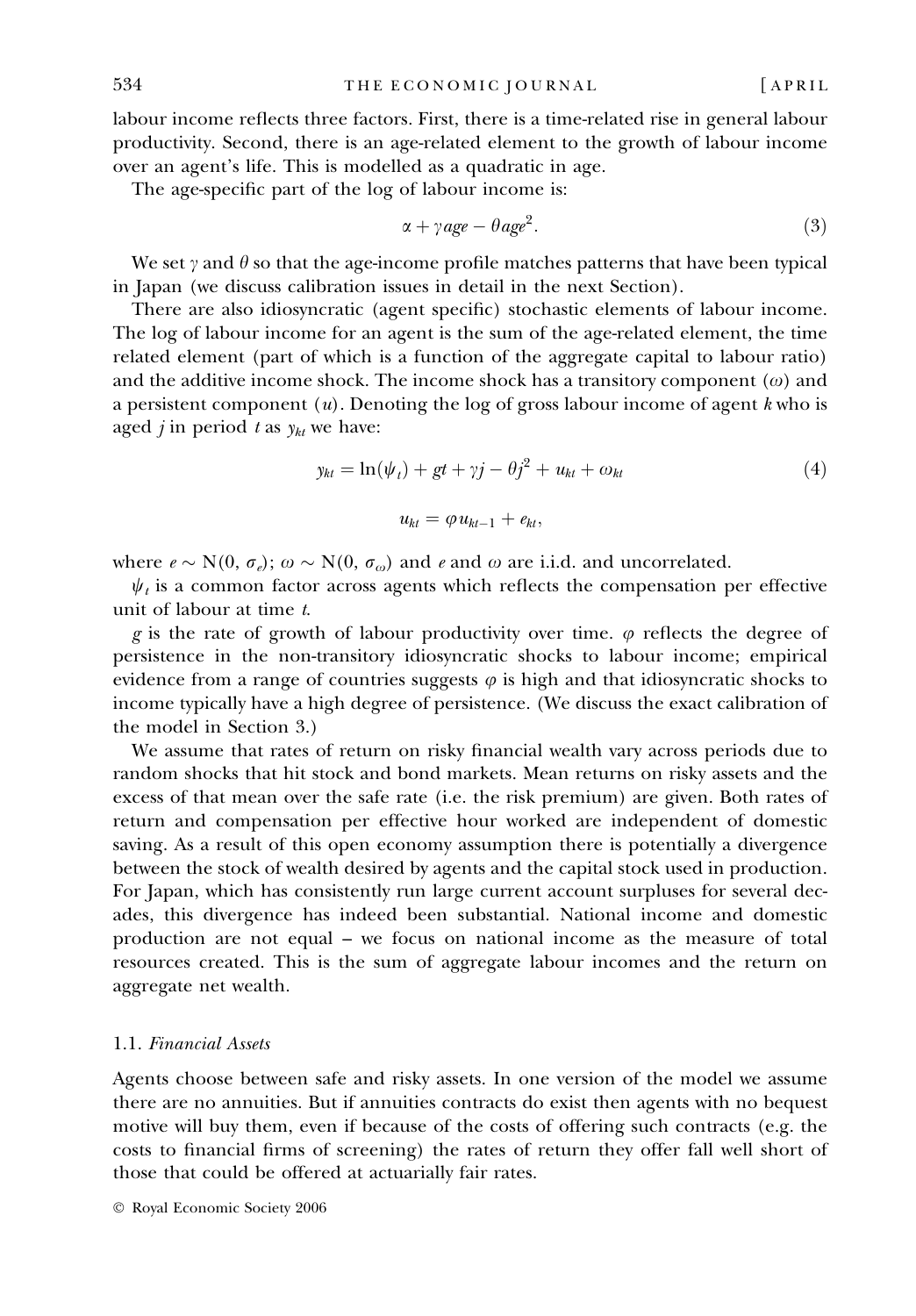#### 2006 RISK, RETURN AND PORTFOLIO ALLOCATION 535

When we do allow for the existence of annuities then financial institutions take into account the probabilities of death of agents and offer age-related investment products with annuity features. We do this in a highly stylised way. If financial institutions could costlessly offer actuarially fair contracts then for every  $\frac{1}{2}$  invested in period t, with a given risky/safe split, then conditional on survival the investor receives the market return adjusted for a probability of survival to the next period. Financial institutions effectively share out the savings of those who die across the survivors. If contracts could be offered at no transactions cost the probability used in making this adjustment is the true survival probability – in which case no resources are used up by financial intermediaries and all the proceeds of the estates of the dead go to survivors. But it is unrealistic to assume that savings contracts could be offered on those terms. So we allow for rates of return to be much lower than they would be with no transactions costs and actuarial fairness. In other words the money's worth ratio is less than unity. $^{2}$  In fact we will concentrate on two cases: first where the money's worth ratio is about what we see in the US and the UK where annuities markets are well developed and second where annuities markets are effectively absent (or so costly to run that agents just get the raw return on the assets with no uplift for a less than certain survival).<sup>3</sup> In this latter case we are assuming that costs of offering contracts are such that substantial resources are used up in intermediation.

More formally here is how we model asset returns. If there is no annuity element (or survival uplift) to the return on assets the *ex post* rate of return on a  $\frac{1}{2}$  invested in the risky asset during period  $t$  by an agent  $k$  who is aged  $j$  and who survives to the next period is just given by:

$$
\exp(r_{st}).\tag{5}
$$

We assume  $r<sub>s</sub>$  is the sum of the (time varying) mean log return and an unpredictable shock.

$$
r_{st}=r_{\mu}+v_t,
$$

 $r_{\mu}$  is the mean rate of return on risky assets  $v_t$  is the random element of the rate of return on assets in period t.

We assume v is i.i.d. and normal:  $v \sim N(0, \sigma_r)$ 

For a  $\frac{1}{2}$  invested in the safe asset the return to an agent aged *j* is:

$$
\exp(r_f),\tag{6}
$$

 $r_f$  is the safe asset at time t.

If the annuities market is not entirely absent there may be some element of the return on assets that reflects the mortality risk of an agent. We model this in a highly stylised way and introduce a parameter,  $\beta$ , that reflects the costs of offering contracts

<sup>&</sup>lt;sup>2</sup> The money's worth ratio is the ratio between the expected payout on an annuity contract using actuarial survival probabilities and the cost of the annuity. With no transactions costs and competitive pricing it would

 $3$  Demand for annuities currently across OECD countries is limited. This reflects the generosity of state pensions (which are effectively annuities), imperfections in financial markets and, perhaps, bequest motives. We do consider the first two factors in our model but, as noted already, we follow Campbell et al. (2001) in abstracting from bequest issues. Horioka (2001) presents evidence that the bequest motive in Japan is not strong.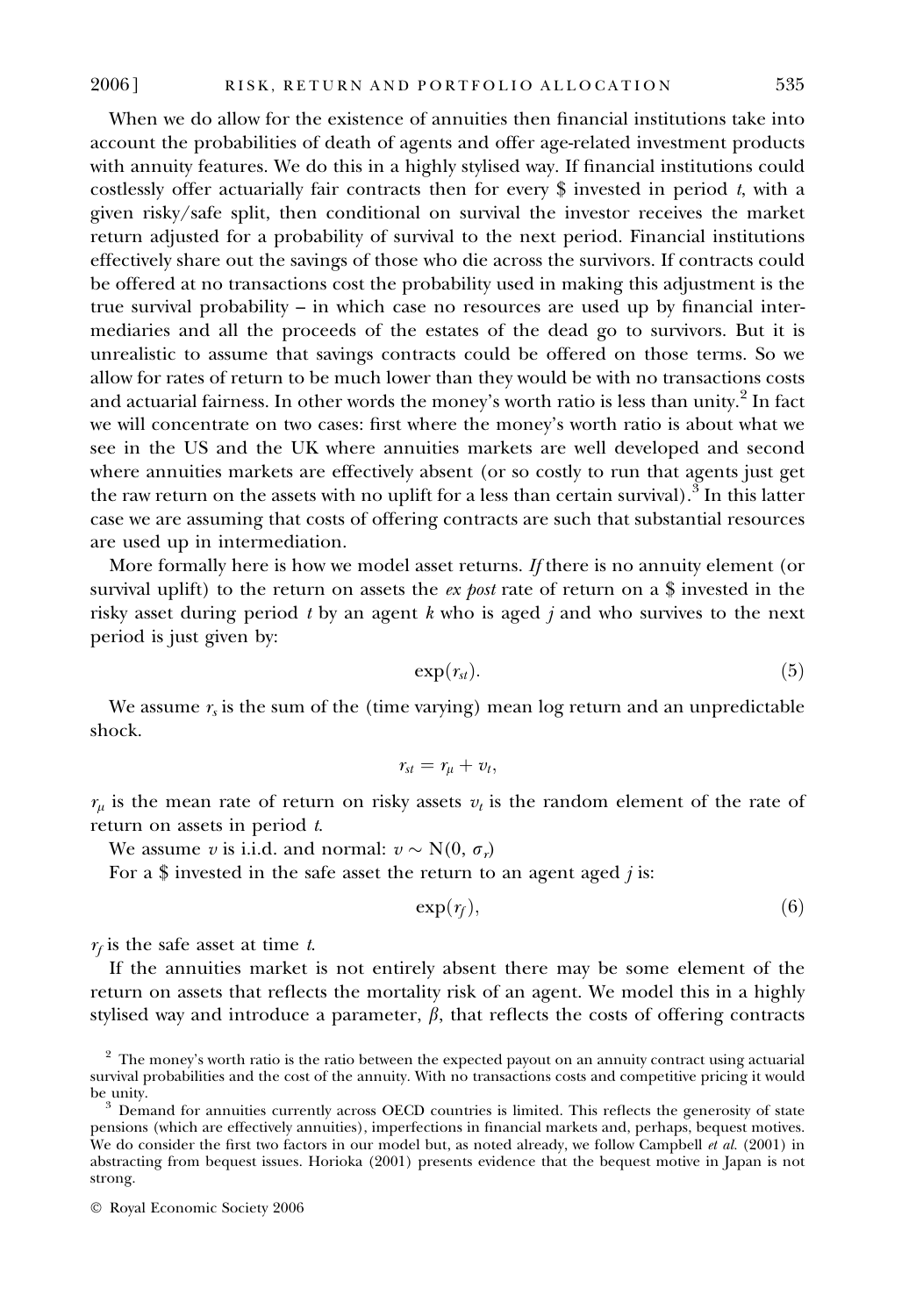with an annuities element. When  $\beta$  is 1 contracts are actuarially fair and there are no transactions costs; the money's worth ratio is unity. When  $\beta = 0$  savings contracts are least actuarially fair. The survival probability implicit in the contract offered by a financial institution is a weighted average of the true survival probability and unity.  $\beta$  is the weight placed on the actuarially fair survival probability. When  $\beta$  is less than unity we interpret this as reflecting the costs of offering contracts. We can think of these as costs incurred by financial institutions in assessing the true survival probabilities of agents (eg. checking on age and health). The higher is  $\beta$  the more efficient are financial contracts.<sup>4</sup>

Let the one period survival probability of an agent aged *j* be denoted  $s_{1i}$ 

Then the generalisations of  $(5)$  and  $(6)$  for the *ex post* return on risky and safe investments for an agent aged  $j$  who survives to the next period when the level of financial contract efficiency is  $\beta$  are:

$$
[\exp(r_{\mu} + v_t)]/[\beta s_{1j} + (1 - \beta)],
$$
 (7)

$$
[\exp(r_f)]/[\beta s_{1j} + (1 - \beta)]. \tag{8}
$$

This way of modelling the efficiency of annuity contracts allows the departure from actuarially fair contracts to vary with age. The greater is age, the lower the probability of surviving and for all  $\beta < 1$  the greater is the departure from actuarially fair contracts. Recent empirical evidence from the US suggests that annuity rates do become increasingly less favourable with age. Mitchell  $et al.$  (1997) estimate that the average US annuity in 1995 delivered payouts with expected present value of between 80% and 85% of each \$ annuity premium for 65 year olds; but the payout ratio was less for older people. A payout ratio of 80% of the actuarially fair value for a 65 year old corresponds in our simulations (based on Japanese mortality rates<sup>5</sup>) to a value of  $\beta$  of about 0.3 if the rate of return on assets is a flat 6%. Friedman and Warshawsky (1988) report US payout ratios from the 1970s and 1980s of around 75% which corresponds to a  $\beta$  for current Japanese life expectancies of about 0.2. Brown  $et al.$  (1999) provide some evidence that in the UK annuities average about 90% of the actuarially fair rates. This corresponds to a  $\beta$  of around 0.55. In Japan there is less evidence on annuity market efficiency and a less deep market. The depth of the market is linked to the generosity of state pensions. The issue of what assumption to make about what annuity market efficiency will be with different pension arrangements is important. Our strategy is to consider two values for efficiency – a value that broadly corresponds to the latest estimates of the efficiency in the UK and US ( $\beta = 0.5$ ) and zero.

We allow for the portfolio weight on safe and risky assets to be chosen by agents at each period in their life. Bringing together all these elements we can finally write the ex post rate of return paid on the savings of an agent aged j at time t who invests  $\lambda$  in the risky asset and  $(1 - \lambda)$  in the safe asset:

<sup>4</sup> For evidence of the degree of divergence from actuarial fairness in annuities contracts in the UK and the US see Friedman and Warshawsky (1988), Mitchell *et al.* (1997) and Brown *et al.* (1999). <sup>5</sup> Using official Japanese estimated mortality rates.

Royal Economic Society 2006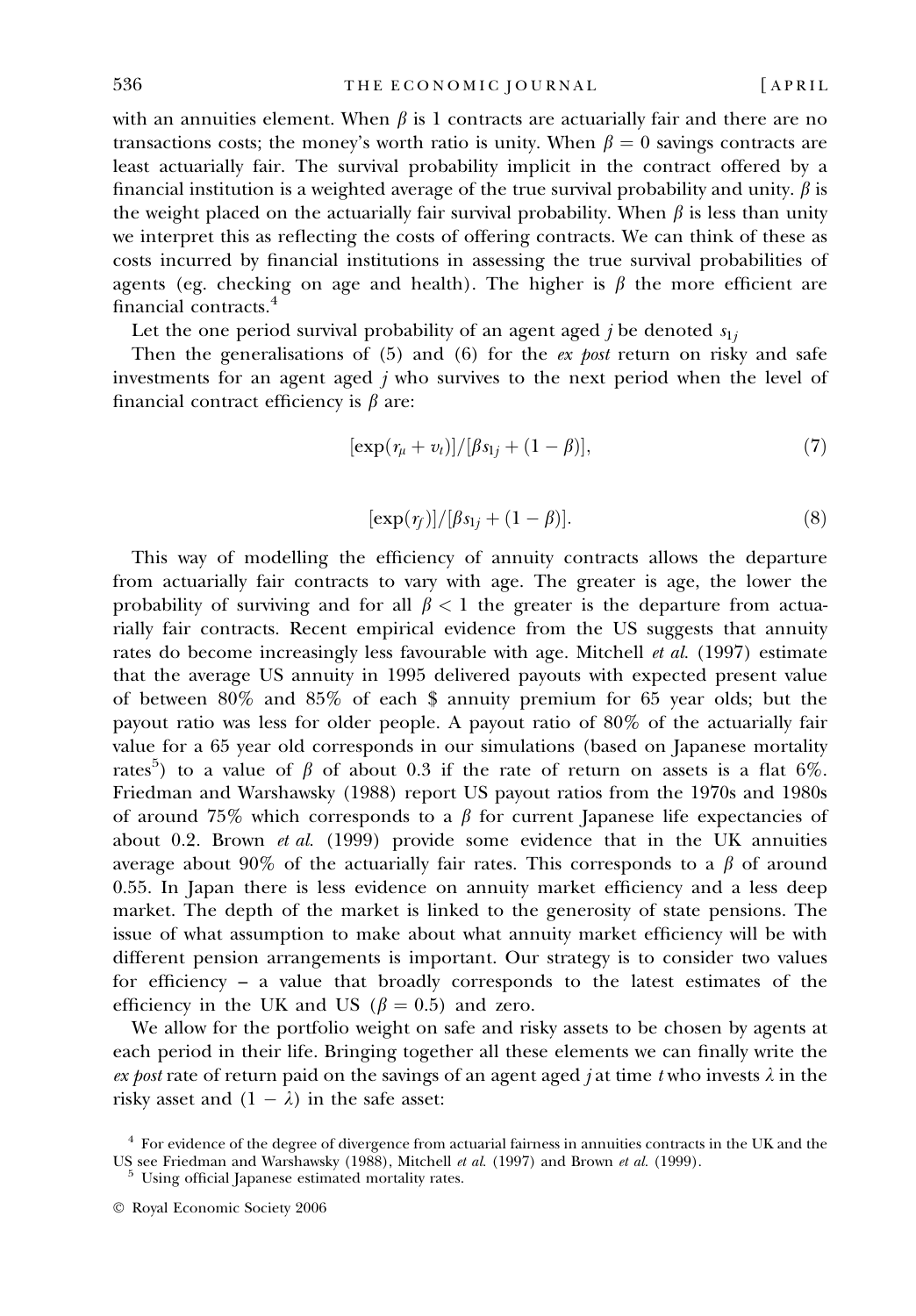$$
[\lambda \exp(r_\mu + v_t) + (1 - \lambda) \exp(r_f)]/[\beta s_{1j} + (1 - \beta)] \tag{9}
$$

where  $\beta$  either equals 0 or 0.5.

#### 1.2. State Pensions

In Japan (as in many developed economies) the state run, PAYGO pension has a flat rate element and an earnings related element. For a typical Japanese worker the flat rate pension currently generates around 1/3 of pension benefits and 2/3 come from a salary related pension. We use these ratios (1/3 flat rate; 2/3 salary related) and model the earnings related element as depending on final salary. The system is financed by the proportional tax on labour income levied on all those working. The tax rate is set to balance the unfunded state pension system in every period. We define the average replacement rate of the state pension as the ratio between the average pension paid in period  $t$  to someone just retired and the average gross income of those in the last year of their working life at period  $t - 1$ . Pensions paid at retirement are therefore linked to movements in wages, but pensions subsequently are fixed in real terms.

The tax rate to finance state pensions of a given generosity is proportional to the replacement rate of the unfunded system. The factor of proportionality reflects the support ratio which in Japan is likely to change sharply over the next few decades.

We are able to calculate the path of the balancing tax rate  $(\tau_i)$  quite easily. Once we set the average replacement rates and given the exogenous demographics and labour supply – all of which are set independently of the random shocks – the balancing contribution rate can be calculated. That rate depends only upon the ratio of average state pensions to average earnings and the ratio between the number of people in receipt of pensions and the number of those working. Although there is uncertainty at the household level about income and about length of life, in aggregate the structure of the population and of average wages and pensions is known (by the law of large numbers). This means that the equilibrium contribution rate can be calculated independently of the realisation of idiosyncratic income shocks; it is also independent of the realisation of shocks to financial asset returns since this is not a funded system and pensions reflect only wages.

## 2. Solving the Model:

#### 2.1. First Order Conditions

The set of first order conditions from individual  $k$ 's optimisation problem are:

If  $c_{kt} < [W_{kt} + \exp(y_{kt})(1 - \tau_t) + b_{kt}]$  then

$$
U'(c_{kt}) = \mathbb{E}_{\ell} s_{1j} [(U'(c_{kt+1})\{[\lambda \exp(r_{\mu} + v_t) + (1 - \lambda) \exp(r_f)] / [\beta s_{1j} + (1 - \beta)]\}/(1 + \rho))]
$$
\n(10)

else:

$$
c_{kt} = [W_{kt} + \exp(y_{kt})(1 - \tau_t) + b_{kt}]
$$

and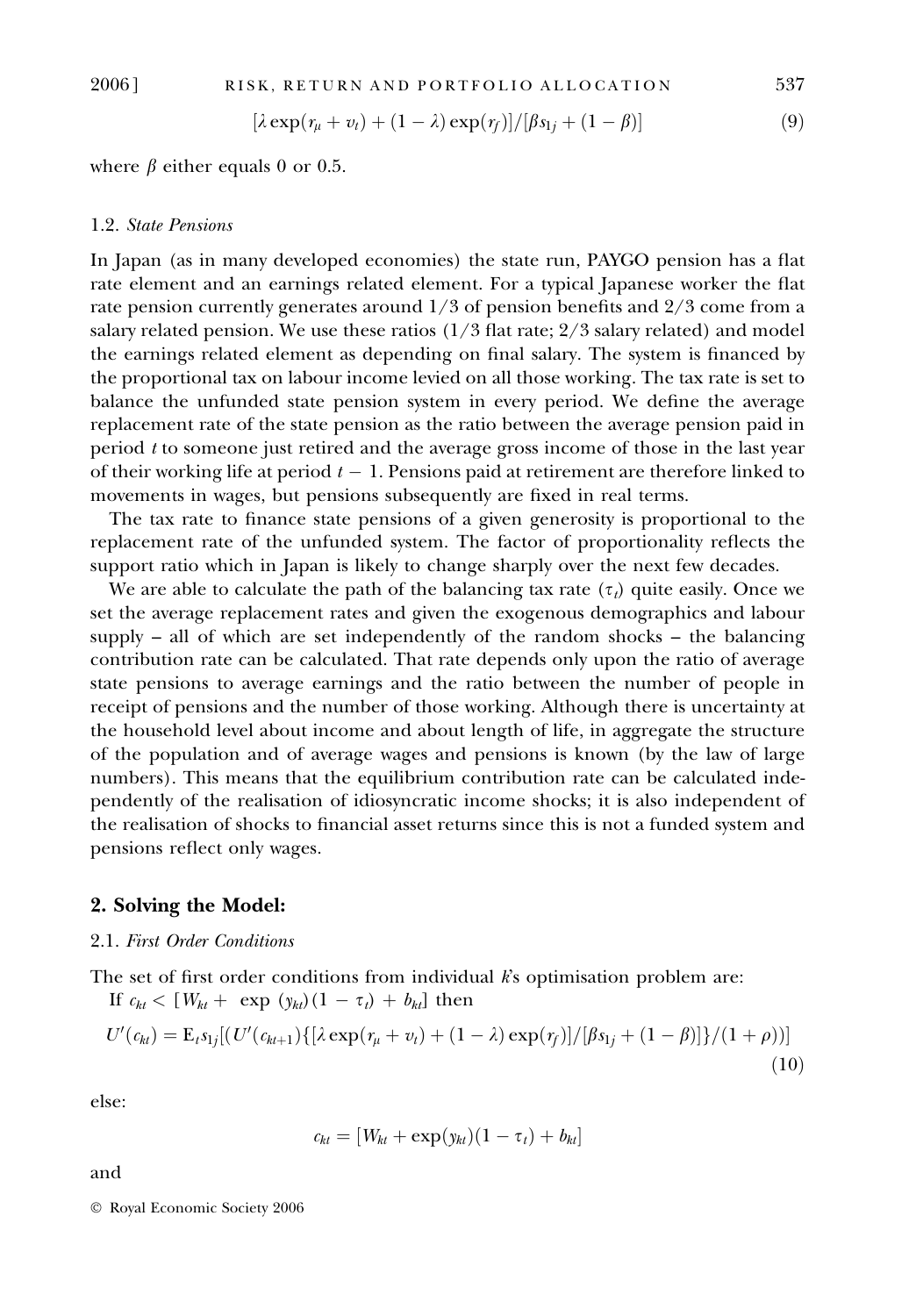$$
U'(c_{kt}) \ge \mathbb{E}_t(s_{1j}\{U'(c_{kt+1})[\lambda \exp(r_\mu + v_t) + (1-\lambda)\exp(r_f)]/[\beta s_{1j} + (1-\beta)]\}/(1+\rho))
$$
\n(11)

where  $U'(c_{kt})$  is  $\partial U_k/\partial c_{kt}$ .

We also require a condition for optimal portfolio allocation: Either :

$$
0 = \mathrm{E}_t\{U'(c_{kt+1})[\exp(r_\mu + v_t) - \exp(r_f)]\}
$$

and  $0 \leq \lambda \leq 1$  or

$$
0 < \mathcal{E}_t\{U'(c_{kt+1})[\exp(r_\mu + v_t) - \exp(r_f)]\} \tag{12}
$$

and  $\lambda = 1$  else

$$
0 > \mathbb{E}_{t} \{ U'(c_{kt+1})[\exp(r_{\mu} + v_t) - \exp(r_f)] \}
$$

and  $\lambda = 0$ .

Equation (10) holds when the borrowing constraint is not binding. When the constraint binds complementary slackness implies that (11) holds. Equation (12) is a standard condition for optimal portfolio allocation. Corner solutions may arise where agents wish to only invest in the safe asset or in the risky asset; for an internal solution the first equality at (12) must hold.

#### 2.2. Solution Technique

Although characterising optimal plans is easy enough solving explicitly for optimal consumption and for the optimal accumulation path for funds is not possible. Instead we have to turn to numerical methods. We solve the problem backwards in a now standard way; see Deaton (1991), Zeldes (1989) and Hubbard et al. (1995). This involves constructing large grids in the state space and solving for optimal saving and portfolio allocation at those grid points using numerical integration and interpolation. The state variables for an agent are age, the stock of wealth and the level of labour income.

At each point in the state space – i.e. points on the grid in ages, levels of wealth and levels of incomes – we need to solve the first order conditions  $(10)$ – $(12)$ . This involves finding the levels of consumption and portfolio allocations that solve the conditions given the two sources of uncertainty – rate of return shocks and idiosyncratic shocks to incomes. Both of those shocks are normally distributed. In calculating the expectations in (10) and (12) we have to use numerical integration.

Once we have calculated a solution grid we then generate life histories for cohorts each of size 100,000 households born at different times. To do that we create a set of paths for the idiosyncratic shocks to income for each member of every cohort. We then work out the optimal consumption-saving-portfolio allocation profile for every agent. Then we aggregate the decisions made by all cohorts alive at each date, taking account of the relative numbers of agents of each age at each point (based on official central demographic projections for Japan). We aggregate the saving and labour supply of all agents alive at each time and construct time series for the aggregate variables of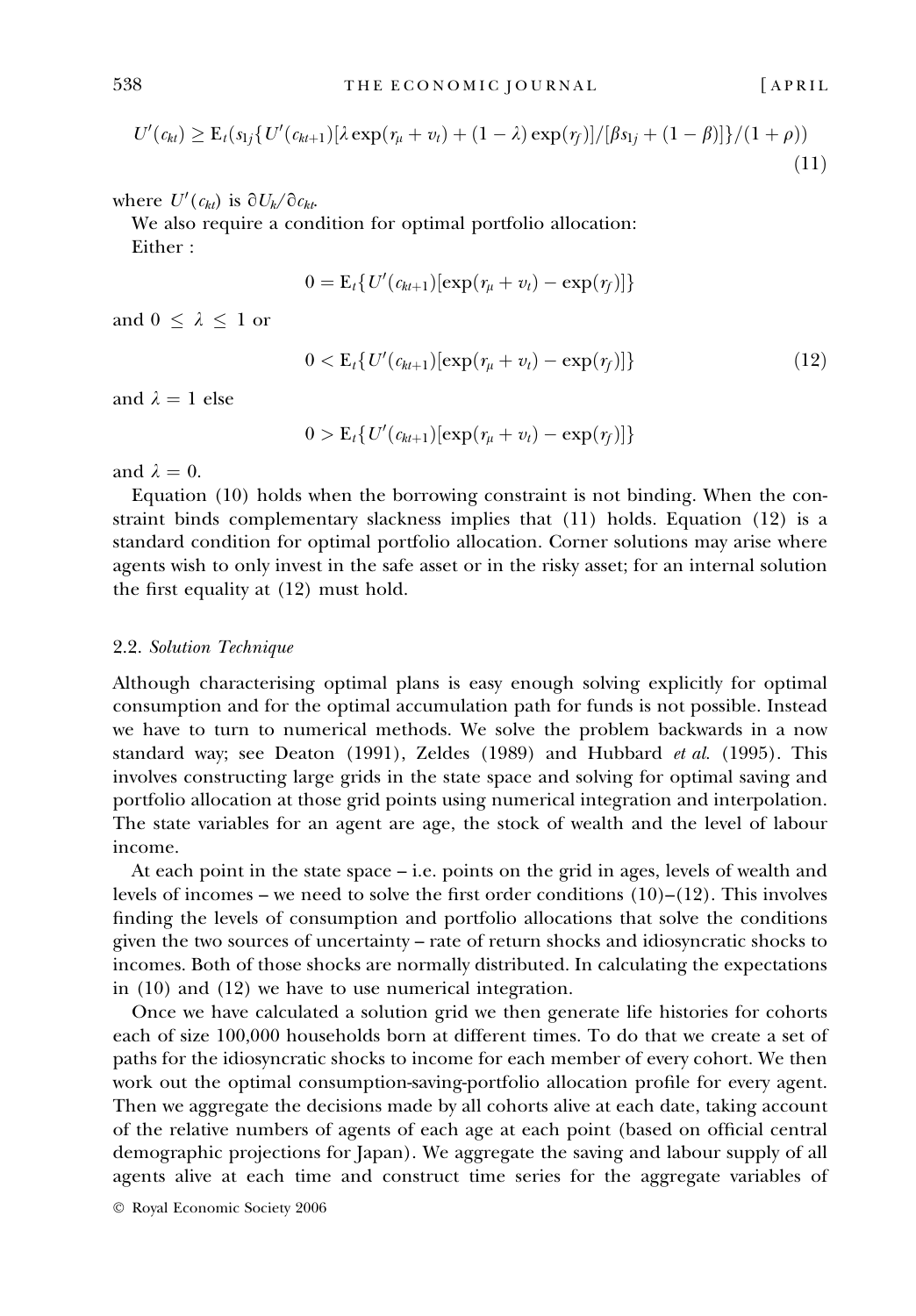interest. National income is the sum of labour income across all workers plus income earned on aggregate wealth.

What we end up with is 100,000 profiles of consumption and wealth for each cohort born at different years between 1900 and 2100. Each profile is different because it depends upon the particular path of realisations of shocks to income. Each path also depends upon the realisations of shocks to rates of return. In calculating optimal rules people base their decisions on the true ex ante distribution of these shocks – which is normal. The realisations of rate of return shocks, which unlike the income shocks are common to all agents at a particular date, affect decisions.

The stochastic variables in the model are assumed to have a normal distribution (rates of return and the idiosyncratic shock to labour income come from independent normal distributions). In solving the individual optimisation problem we explicitly allow for individuals to form expectations based on those distributions. So at a particular point in time every household makes a decision, based on the state variables at that time (which are its level of wages and the value of financial assets) in such a way that the Euler equation is satisfied and expectations are based on tomorrow's random variables coming from a normal distribution. We then have a set of rules for every household which shows what it is optimal to consume and to save, and how portfolio allocation should be done, at every possible level of the state variables (or, more accurately, at a very large number of points in the state space since this is a numerical approximation). When we come to do simulations, we then need to show what would happen under a particular realisation of the random variables. Of course, any particular realisation of the random variables is one which,  $ex$  ante, has negligible probability. What is useful, nonetheless, is to show what would happen under particular realisations. We could show many different realisations of random variables. We choose to show a particular set. In one particular set of realisations for the aggregate uncertainty shock (that is the shock that affects the rates of return on risky assets), we show what would happen if the random component of returns fluctuated between plus and minus one standard deviation. We also show some other realisations. Each of these scenarios show what rational optimising agents would do in the light of a particular realisation for the aggregate shock. (For the idiosyncratic income shocks there are always 100,000 different life histories of realisations.) This is a rational expectations solution.

We calculate results for three sets of realisations, all of which have either zero mean or close to it. One has a standard deviation exactly equal to that used by agents but where realisations alternate in sign; one is a random draw from the assumed distribution (a normal). The third is just the mean outcome (zero) in every period. We find that the aggregate results are very similar in all three cases. The reason is similar to that outlined by Krusell and Smith (1998) in explaining their finding that their approximate equilibrium is close to the true solution in an OLG-rational expectations model. This is that most agents can self-insure against some risk quite well by building up a stock of precautionary saving early in life, so mean outcomes for the relevant shock matter a lot but variability is less significant. In the tables of results below we focus on the case where the realised path of shocks has zero mean and the same standard deviation as the true distribution; this realised path of shocks alternates between plus and minus one standard deviation. The charts show outcomes for this and the other realised paths of shocks.

Royal Economic Society 2006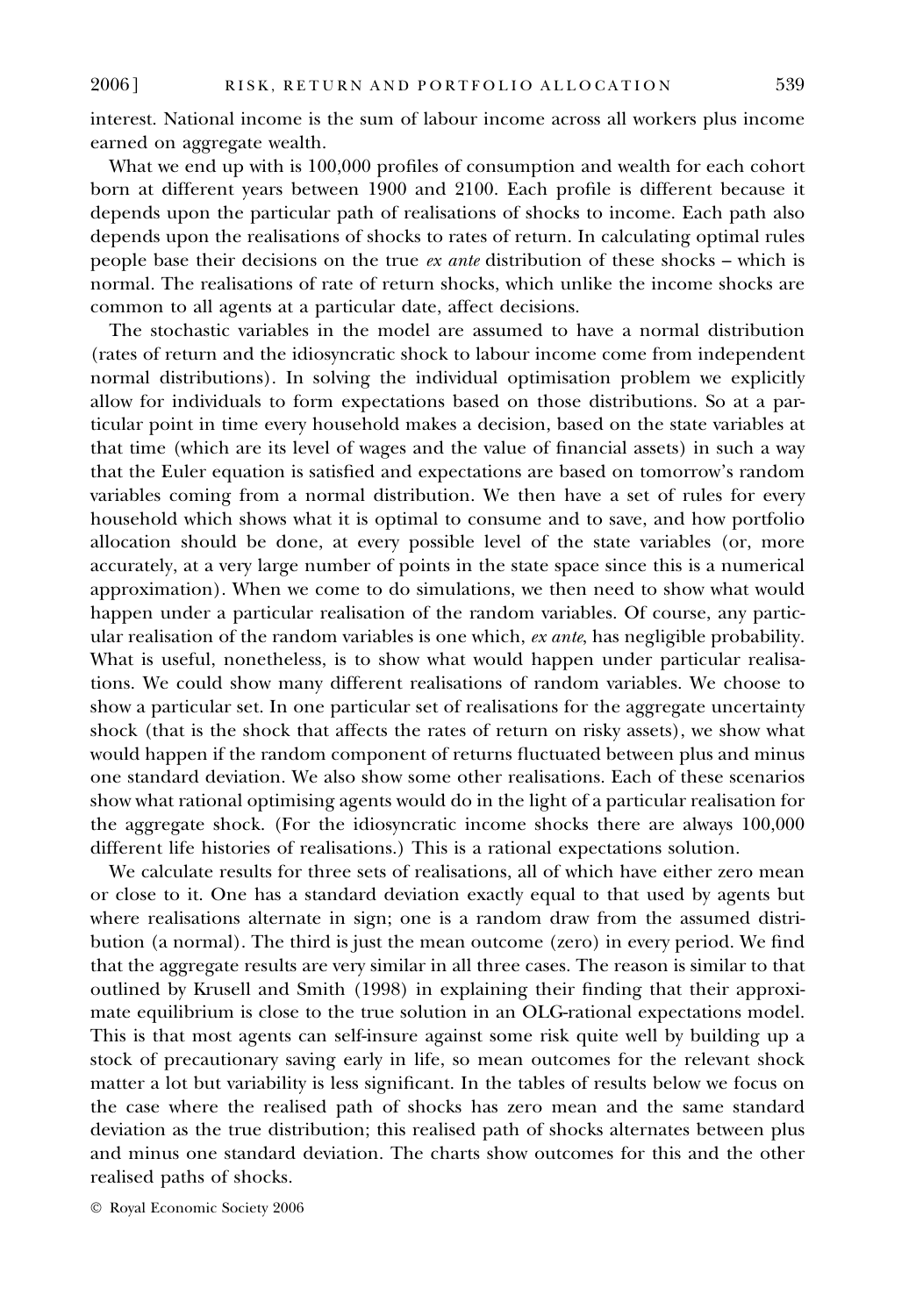From the set of 100,000 profiles we calculate for each cohort the expected utility of someone about to start their life. We take the actual life histories of the 100,000 in the cohort and calculate the average lifetime utility of this group, a calculation that takes into account both time discounting and survival probabilities. This figure we take to be the ex ante expected utility of the cohort.

## 2.3. The Simulations

We show four types of simulation. In the first, state pension generosity is preserved at roughly its current level. We assume that the unfunded pension for someone earning average wages at retirement is worth about 70% of their net-of-contributions final earnings – a figure in line with the current Japanese pension system; see Clark and Mitchell (2002). In the second set of simulations we assume that the contribution rate (the tax rate) is preserved at roughly its 2001 level of 17.35%. This will require that the typical replacement rate of the state pension decline gradually as the population ages. In the third set of simulations we assume that the government announces now that from 2010 they will gradually reduce the typical replacement rate of unfunded state pensions in a way that leads to a fall in the average replacement rate to just under 15% of net wages (about one fifth its current level) by 2050. In the fourth set of simulations the state pension is phased out almost completely in a gradual way starting in 2010 and ending in 2050.<sup>6</sup> Figure 1 shows how gross replacement rates evolve in the four pension scenarios.

In all simulations we use official (central) Japanese population projections to assess support ratios and calculate contribution rates needed to balance state pension systems.<sup>7</sup>

### 3. Calibration

The key parameters in the model reflect degrees of risk aversion and the substitutability of consumption over time (that is the intertemporal substitution of consumption), the rate of pure time preference and the degree of efficiency of financial markets. There is considerable uncertainty about the magnitude of many of these parameters. In the base case we assume a relatively low intertemporal substitutability of consumption (equal to one third, which implies a coefficient of relative risk aversion of 3), we also assume a slightly negative rate of pure time preference, which may seem strange but is consistent with the limited empirical evidence available for Japan. In the absence of bequests, we find that a negative discount rate is needed to generate the level of savings observed in Japan. A negative discount rate is not inconsistent with positive equilibrium real rates of return; see Benninga (1990) and Kocherlakota (1990). Other researchers have used a negative rate of pure time preference to model Japanese household decisions. Kato (1998) calibrates an OLG model with a  $-7.5\%$  discount rate and Kato (2000) uses the rate of  $-3.5\%$ . Imrohoroglu *et al.* (1999*b*) use a negative discount rate of just under

 $6\,$  We preserve a tiny unfunded state pension (of 1.5% of average earnings) to prevent zero consumption for some agents that would make numerical solution of the model very difficult.

 $\frac{7}{7}$  The source for demographic projections and for projected life expectancy rates used in this article is the National Institute of Population and Social Security research.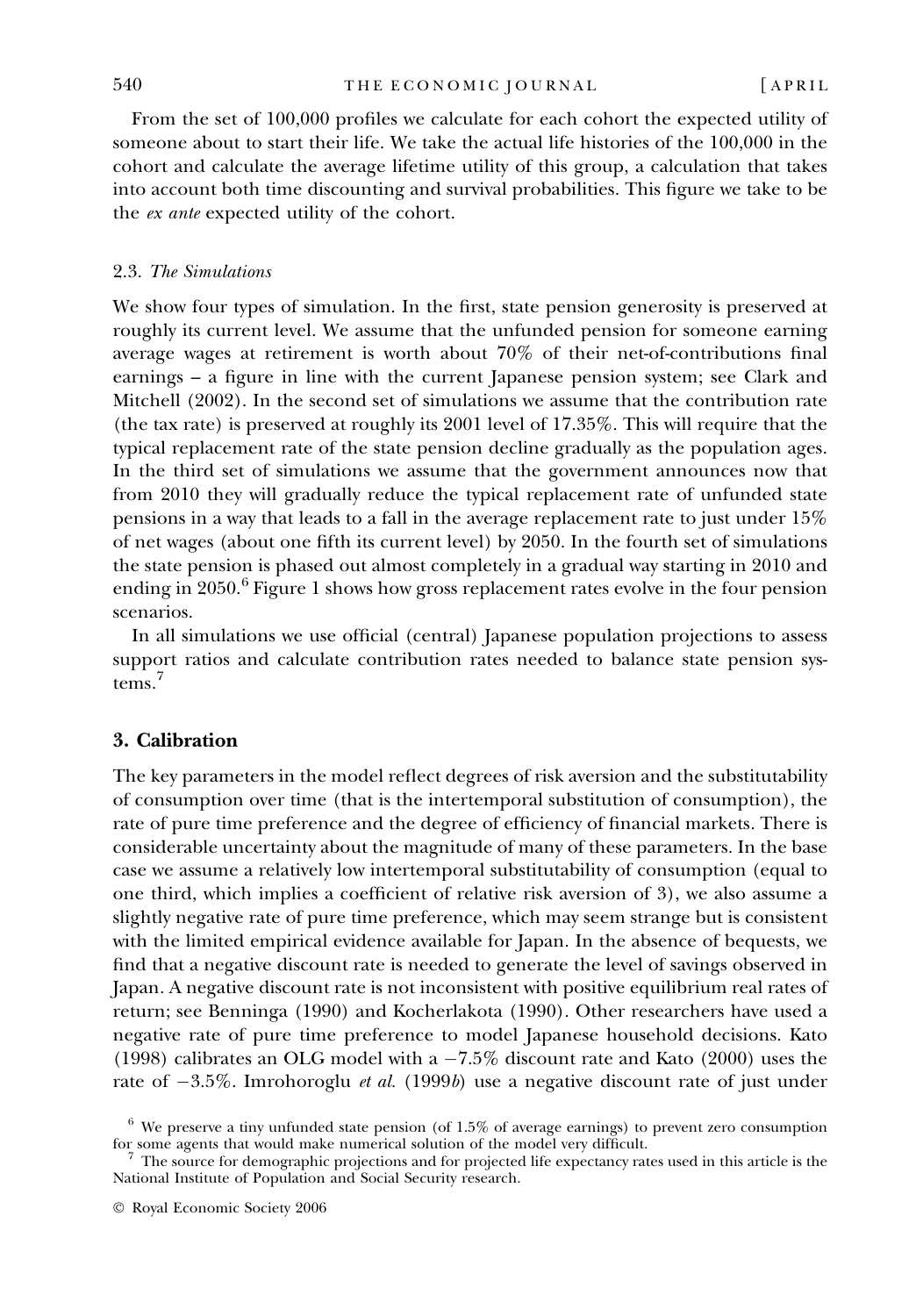

Fig. 1. Replacement Rates For State Pensions in Different Scenarios

 $-1\%$  in their numerical simulations. The empirical work of Hurd (1989), based on US data, is also consistent with negative rates of pure time preference. We also show results with a much higher rate of pure preference where agents discount the future at  $+1.5\%$ a year. This is a very different assumption. With a rate of pure preference of  $-1.5\%$  an agent at age 30 attaches four and a half times as much weight to outcomes at age 80 as when the rate of pure preference is  $+1.5\%$ .

The coefficient of risk aversion and the intertemporal elasticity of substitution (which in our specification are the inverse of each other) is also controversial; Cooley and Prescott (1995) use unity for their simulations whereas Auerbach and Kotlikoff (1987) use a coefficient of relative risk aversion of 4, implying the elasticity of substitution is only 0.25. Empirical work by Hansen and Singleton  $(1983)$  and Mankiw *et al.* (1985) suggest values a little over unity for intertemporal substitutability implying, in our framework, a coefficient of relative risk aversion a little under unity. Grossman and Shiller (1981), Mankiw (1985) and Hall (1980), using US data, found values between 0 and 0.4. for the intertemporal elasticity suggesting coefficients of risk aversion well in excess of 2. Hubbard et al. (1995) use a relative risk aversion of 3 in their simulations. Zeldes (1989) estimated the risk aversion coefficient as 2.3. Kato (1998) and Kato (2000) use relative risk aversion of 5 and 2.22 respectively in simulation of the Japanese economy. We consider a value of 3 for the risk aversion coefficient is a central estimate but clearly the evidence makes it hard to be confident about what a plausible figure is. We will also show results where the coefficient of risk aversion is set equal to 6. We assume in this simulation that aggregate labour productivity increases at an exogenous rate of 2% a year.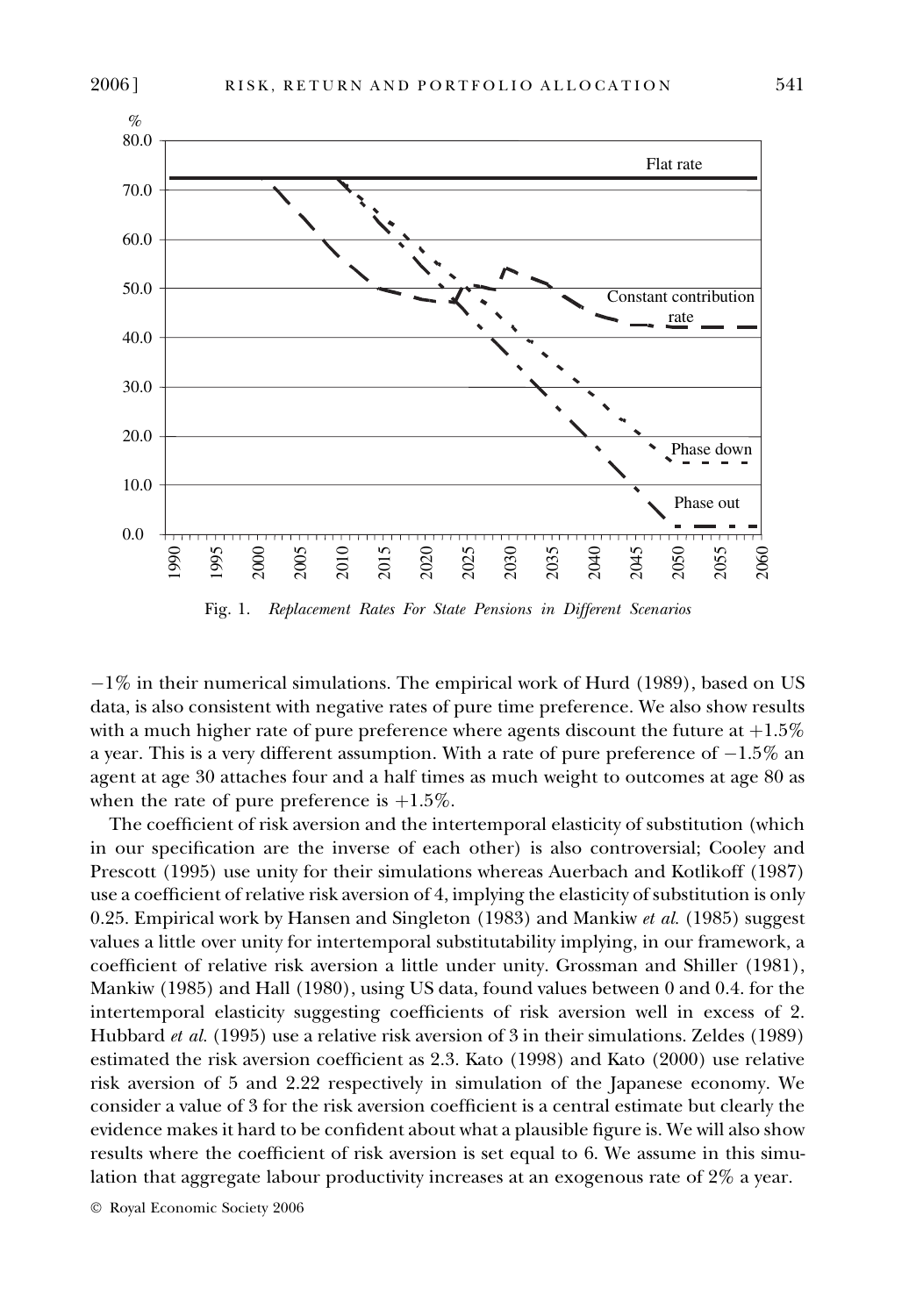This set of parameters yields an equilibrium path in the stochastic OLG model where the savings rate over the 1990s averages about 20% and the aggregate wealth–income ratio is around 3.3. These are plausible magnitudes for Japan.<sup>8</sup>

## 3.1. Income Profile

Cross-section profiles of Japanese incomes suggest that it is typical for earnings to peak at around age 50 when average earnings are around double the earnings of new workers  $(20 \text{ year olds})$ .<sup>9</sup> We set the parameters of the earnings process so that on average the income of Japanese workers peaks at the age of 50 when it is roughly double earnings at age 20.

### 3.2. Income Volatility

Setting the volatility of the shock to labour income is particularly important for the simulations. As noted above, a significant part of the shocks to individual incomes is likely to be persistent. Hubbard *et al.* (1995) use a model of income dynamics to simulate the impact of social security which is based on characteristics of US household income data. Their model for the log income of household  $k$  at time  $t$  is the same as specified at (4) above and can be written:

$$
y_{kt} = f(age_{kt}) + u_{kt} + \omega_{kt}
$$

$$
u_{kt} = \varphi u_{kt-1} + e_{kt}
$$

where  $\omega$  and e are i.i.d. shocks that are not correlated and  $f(age_{kt})$  is a deterministic function.

A measure of the unconditional volatility of log income is:

$$
\sigma_\omega^2 + \sigma_e^2/(1-\varphi^2).
$$

Typical values for  $\varphi$ ,  $\sigma_{\omega}$  and  $\sigma_{e}$  used by Hubbard *et al.* are 0.955, 0.158 and 0.158. These imply that some income shocks are highly persistent. With these values their measure of the unconditional standard deviation of the shock to log income is  $0.56$ .<sup>10</sup>

The dispersion of Japanese wages is lower than in the US. We used information on the distribution of labour incomes of Japanese households over time to find the key parameters of the stochastic process. Data on how the cross-section distribution of incomes for people aged 20 and aged 40 in 1981 evolved over the period to 1996 was used to pick the parameters of (4) so as to match the empirical moments of the distribution best. We found that the best fit was achieved when we set the persistence

<sup>8</sup> Ando (2000) reports a ratio of the net worth of Japanese households and non-profit institutions (excluding land) to disposable income for 1998 of 3.26 (Table 1a). He reports an average net saving rate for the period 1970–98 of 19% (Table 2a).

<sup>&</sup>lt;sup>9</sup> Japanese Ministry of Health, Labour and Welfare, *Basic Survey on Wage Structure*.<br><sup>10</sup> In fact Hubbard *et al.* set different values of  $\varphi$ ,  $\sigma_{\omega}$  and  $\sigma_e$  for those with no high school, high school and College education. The implied unconditional standard deviation of the shocks to log income for these three groups are 0.64, 0.51 and  $0.44$  respectively.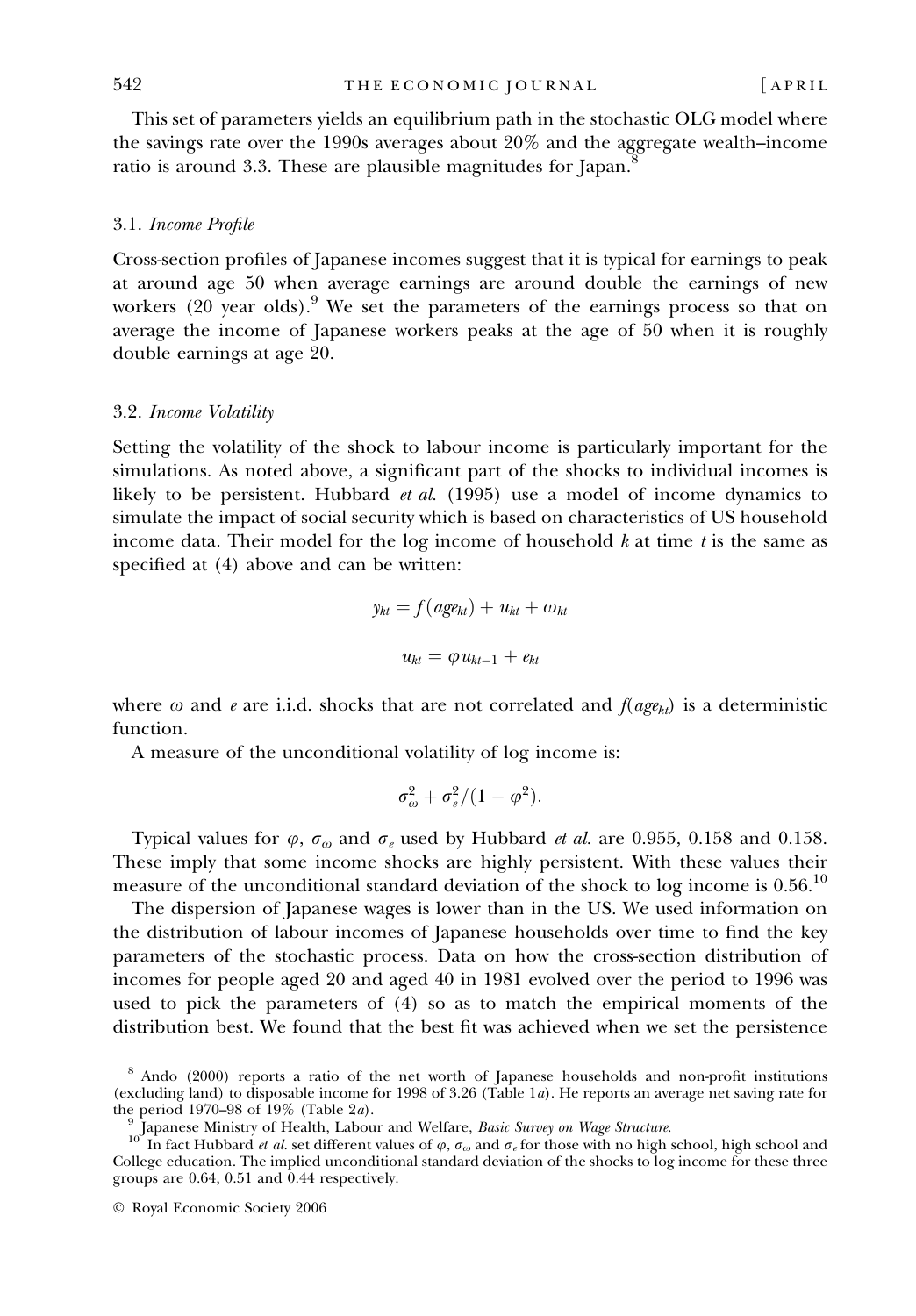2006 RISK, RETURN AND PORTFOLIO ALLOCATION 543

parameter at 0.968 and the standard deviation of the persistent income shocks (e) at 0.1191. The standard deviation of the temporary shock to log incomes was set at 0.076. This generates a cross section standard deviation of log incomes amongst those close to retirement in Japan of around 0.46.

## 3.3. Returns

The historical real returns on NIKKEI 225 index over the past few decades have a mean of around 7–8% with standard deviation of 22–25% depending on the precise period one considers (we have looked at 1960–2000, 1970–2000, 1980–2000). These figures are for gross returns; net of charges annual returns to individuals are likely to be lower by at least 50 basis points and perhaps by much less.

Returns on bond portfolios are less volatile than on equity portfolios. Miles and Timermann (1999) suggest that a mixed bond and stock portfolio in developed countries would have generated a lower average real return than an equity portfolio and have a significantly lower annual volatility. In Japan such a mixed portfolio might generate an average real return of about 6–7% a year with annual standard deviations of around 17.5%. Stock returns with these characteristics have been typical in many developed countries in the past; see Dimson *et al.* (2003). The above figures are before any deductions for charges, and for this reason we think of net returns on risky assets with a mean of 6.5% and volatility of 17.5% as relatively optimistic.

## 4. Results

There are four different reform scenarios. Figure 1 shows the average replacement rate at retirement of the unfunded, state pension in each. Figure 2 shows the path of the contribution rate that balances the PAYGO system in each case. The contribution rate needed to balance the system with a flat net replacement rate needs to rise from about 17.4% to about 27%. The rise is not steady since we allow for the increase in the retirement age that will take place around 20 years from now which temporarily allows the contribution rate to fall slightly. A decision to keep the contribution rate at its current level (17.4%) requires that ultimately the replacement rate would need to fall from around 70% of incomes to just over 40% by 2050. A decision to phase down the replacement rate dramatically to just under 15% would allow the contribution rate needed to balance the system to fall to about 7% – well under half its current level.

Using these different paths for the contribution rates and for the value of unfunded, state pensions we then undertake simulations with 100,000 individuals of each and every cohort followed through their lives. Both the aggregate outcomes and, of course, the individual outcomes, depend on the realisation of shocks. The income shocks are idiosyncratic and so tend to get averaged out for the aggregate outcomes. But the rate of return shocks are common financial market shocks. So when we undertake dynamic stochastic simulations we need to make some common assumptions on the realisation of rate of return shocks to be able to compare different simulations with different pension arrangements.

We consider 3 different realisations for the stochastic element of the return on risky assets.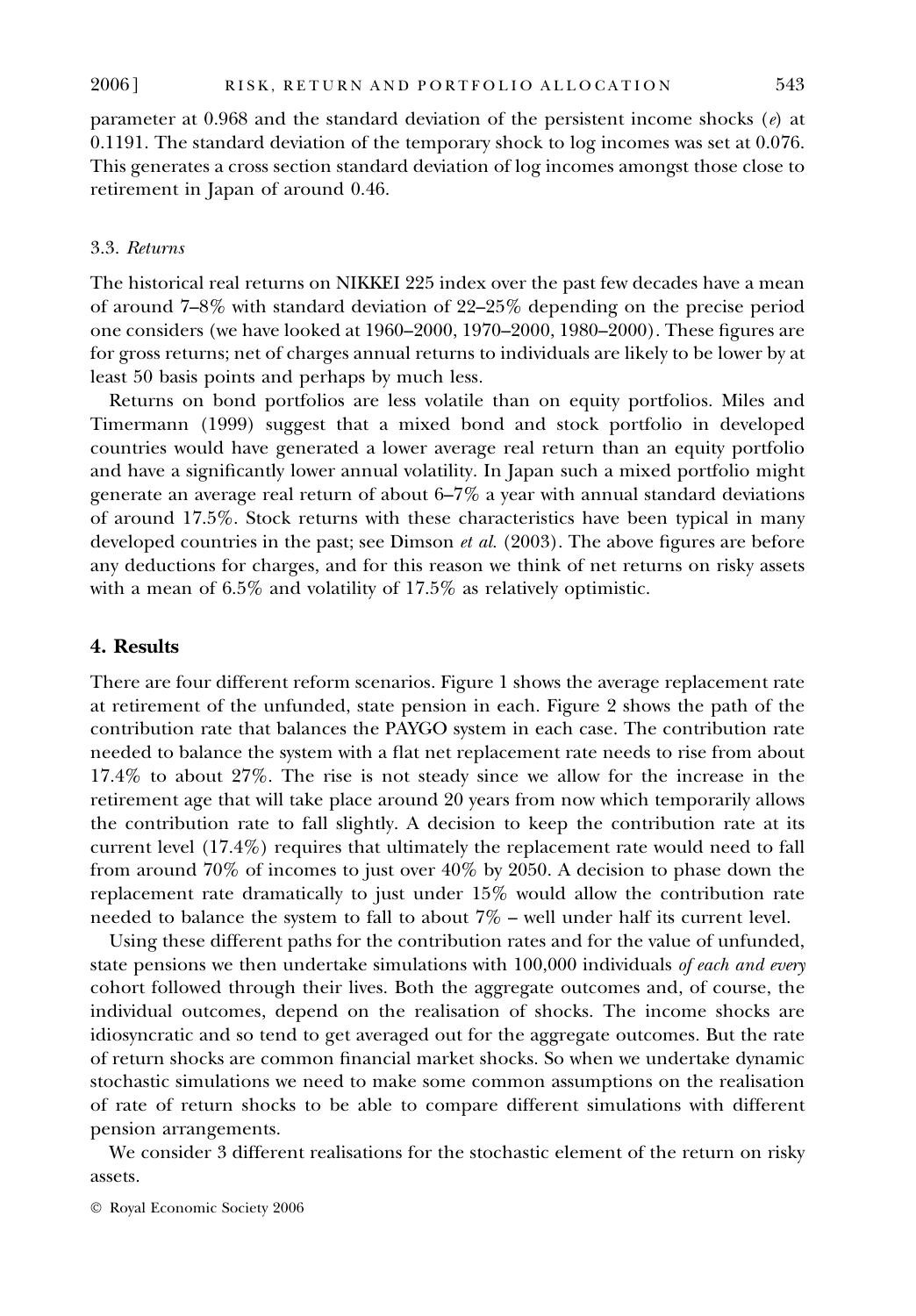

Fig. 2. Contribution Rates To Balance Unfunded State Pensions

- $(i)$  the stochastic element comes from one draw from an i.i.d. normal for the time series from 1900 to 2150.
- (ii) the stochastic element of returns alternate each year between being one standard deviation above the mean and one standard deviation below the mean.
- (*iii*) the shock is zero in all periods

The three different paths used to compute the outcomes are just three particular realisations for the aggregate shock. The broad nature of the results turns out to be similar for each of the three realisations.

Table 1 and Figures 3 and 4 summarise the main macroeconomic implications of the simulations when we assume that  $\beta = 0.5$ . Table 3 focuses on aggregate outcomes when we assume there is an absence of annuities ( $\beta = 0$ ). Table 2 and 4 focus on welfare measures for the various pension scenarios under the two different assumptions about annuity market efficiency. In the Tables we report results where the realisation of the rate of return shocks for the risky assets alternate between  $+1$  and  $-1$  standard deviations.<sup>11</sup>

Table 1 and Figure 3 show that the aggregate savings rate is projected to move sharply as a result of ageing. How great this effect is depends very much on pension reform. If unfunded pensions remain, on average, worth about 70% of net wages the savings rate is predicted to fall sharply – from around 21% in 2000 to about 13% by 2060, if  $\beta = 0.5$ , and to about 15% in the absence of annuities. If the contribution rate to balance an unfunded system is kept at 17.4% the decline in the saving rate is much

<sup>&</sup>lt;sup>11</sup> We show in Figures 3 and 4 outcomes for the other paths of realised rate of return shocks also.

Royal Economic Society 2006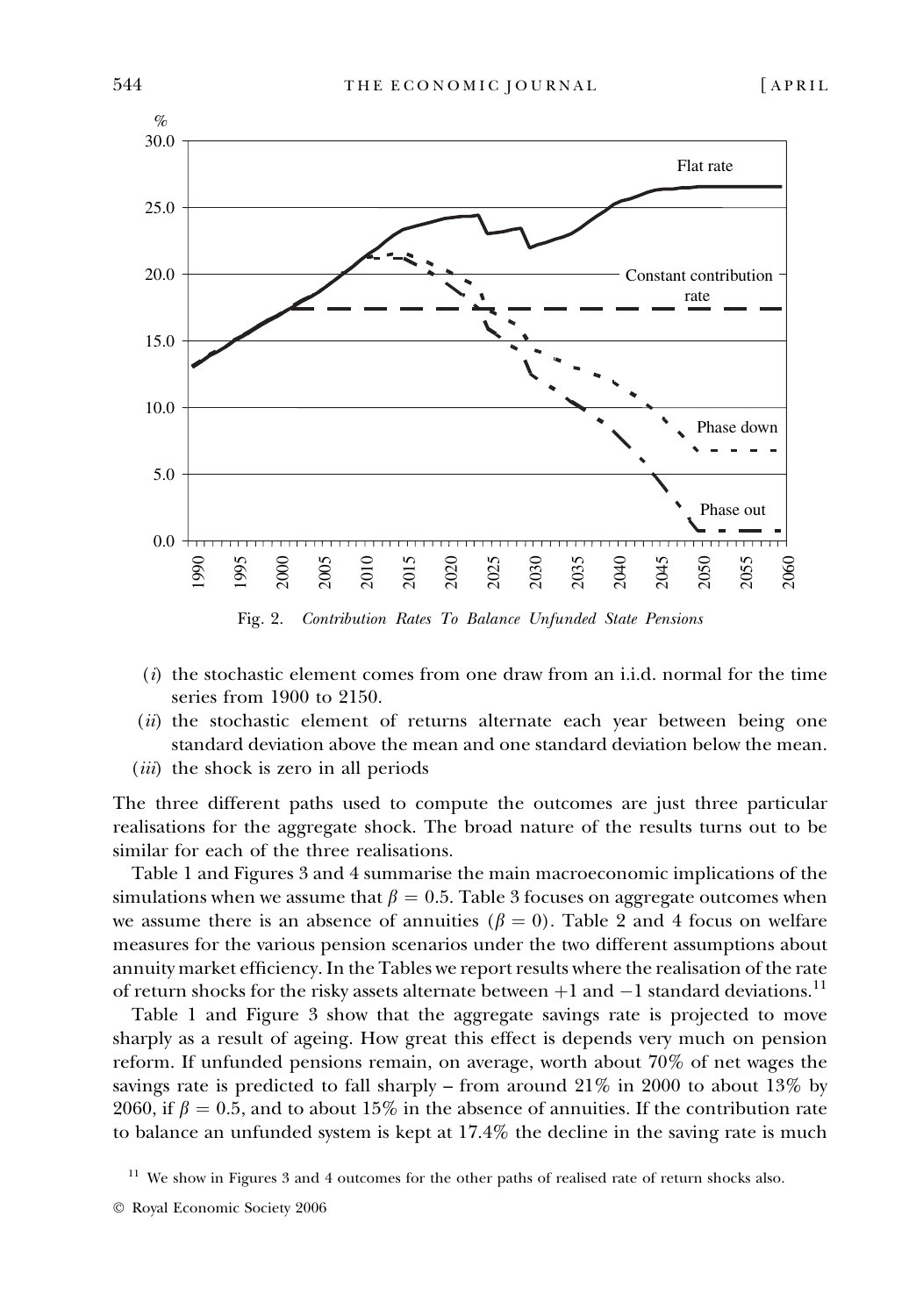|                         | Keep replacement<br>rate of state<br>pension at 72% | Keep contribution<br>rate constant at 17.4% | rate to 14.5% by 2050 | Phase down replacement Phase down replacement<br>rate to $1.4\%$ by 2050 |
|-------------------------|-----------------------------------------------------|---------------------------------------------|-----------------------|--------------------------------------------------------------------------|
|                         | Savings Rate $(\%)$                                 |                                             |                       |                                                                          |
| 2000                    | 21.1                                                | 22.3                                        | 21.3                  | 21.5                                                                     |
| 2020                    | 15.5                                                | 20.6                                        | 20.3                  | 21.9                                                                     |
| 2040                    | 14.5                                                | 18.9                                        | 23.8                  | 26.5                                                                     |
| 2060                    | 12.9                                                | 16.8                                        | 21.9                  | 24.0                                                                     |
|                         | Wealth-Income Ratio                                 |                                             |                       |                                                                          |
| 2000                    | 3.8                                                 | 3.9                                         | 3.8                   | 3.8                                                                      |
| 2020                    | 4.2                                                 | 4.6                                         | 4.3                   | 4.4                                                                      |
| 2040                    | 4.2                                                 | 5.1                                         | 5.3                   | 5.7                                                                      |
| 2060                    | 4.0                                                 | 5.3                                         | 6.5                   | 7.4                                                                      |
| <b>Aggregate Assets</b> |                                                     |                                             |                       |                                                                          |
| 2000                    | 13.8                                                | 14.2                                        | 13.8                  | 13.8                                                                     |
| 2020                    | 20.5                                                | 24.1                                        | 22.2                  | 22.8                                                                     |
| 2040                    | 28.9                                                | 37.4                                        | 41.1                  | 45.3                                                                     |
| 2060                    | 38.8                                                | 55.2                                        | 72.2                  | 83.1                                                                     |
|                         | Share of Risky Assets $(\%)$                        |                                             |                       |                                                                          |
| 2000                    | 94.8                                                | 95.5                                        | 95.1                  | 95.2                                                                     |
| 2020                    | 93.6                                                | 89.6                                        | 94.2                  | 94.1                                                                     |
| 2040                    | 93.9                                                | 86.4                                        | 82.5                  | 77.0                                                                     |
| 2060                    | 94.3                                                | 83.5                                        | 70.1                  | 61.7                                                                     |
|                         | GDP relative to base $(\%)$                         |                                             |                       |                                                                          |
| 2000                    |                                                     | 0.9                                         | 0.0                   | 0.0                                                                      |
| 2010                    |                                                     | 4.0                                         | 0.7                   | 1.0                                                                      |
| 2020                    |                                                     | 6.2                                         | 4.8                   | 6.2                                                                      |
| 2030                    |                                                     | 4.5                                         | 8.6                   | 11.0                                                                     |
| 2040                    |                                                     | 5.7                                         | 11.1                  | 13.9                                                                     |
| 2050                    |                                                     | 6.9                                         | 14.0                  | 17.1                                                                     |
| 2060                    |                                                     | 6.8                                         | 12.8                  | 15.2                                                                     |

Aggregate Outcomes, Annuity Parameter 0.5

Notes. Figures show the simulation results when shocks alternate between one standard deviation above the mean and one standard deviation below the mean. In these simulations annuity market efficiency  $(\beta)$  is set to 0.5. The coefficient of risk aversion is set at 3.0 and the rate of pure time preference is  $-1.5\%$  p.a. State, unfunded pensions are related to final salary.

more gentle. The saving rate in 2060 is around 17% with annuities and about 20% without annuities. If the state pension is scaled back dramatically so it becomes a small fraction of wealth at retirement (worth on average just under 15% of net salary at retirement) the aggregate saving rate is roughly flat if there are annuities and rises significantly if there are no annuities. If state pensions are phased out almost completely the aggregate savings rate moves  $up$  sharply over the long term when there are no annuities and rises slightly if there are annuities.

Figure 3 shows that the aggregate savings rate is slightly influenced by the choice of ex post realisations of shocks to rates of return on risky assets. But it is much more influenced by the nature of pension reform. The four panels in Figure 3 show the evolution of savings under the four different pension scenarios. (In this Figure we take  $\beta = 0.5$ .)

Not surprisingly when there is either a partial or almost complete switch to funding the aggregate stock of wealth is higher (Tables 1 and 3). With a constant contribution rate to the state pension system the stock of aggregate assets by 2060 is between 42% and 54% higher than it would be with a constant replacement rate. The stock of wealth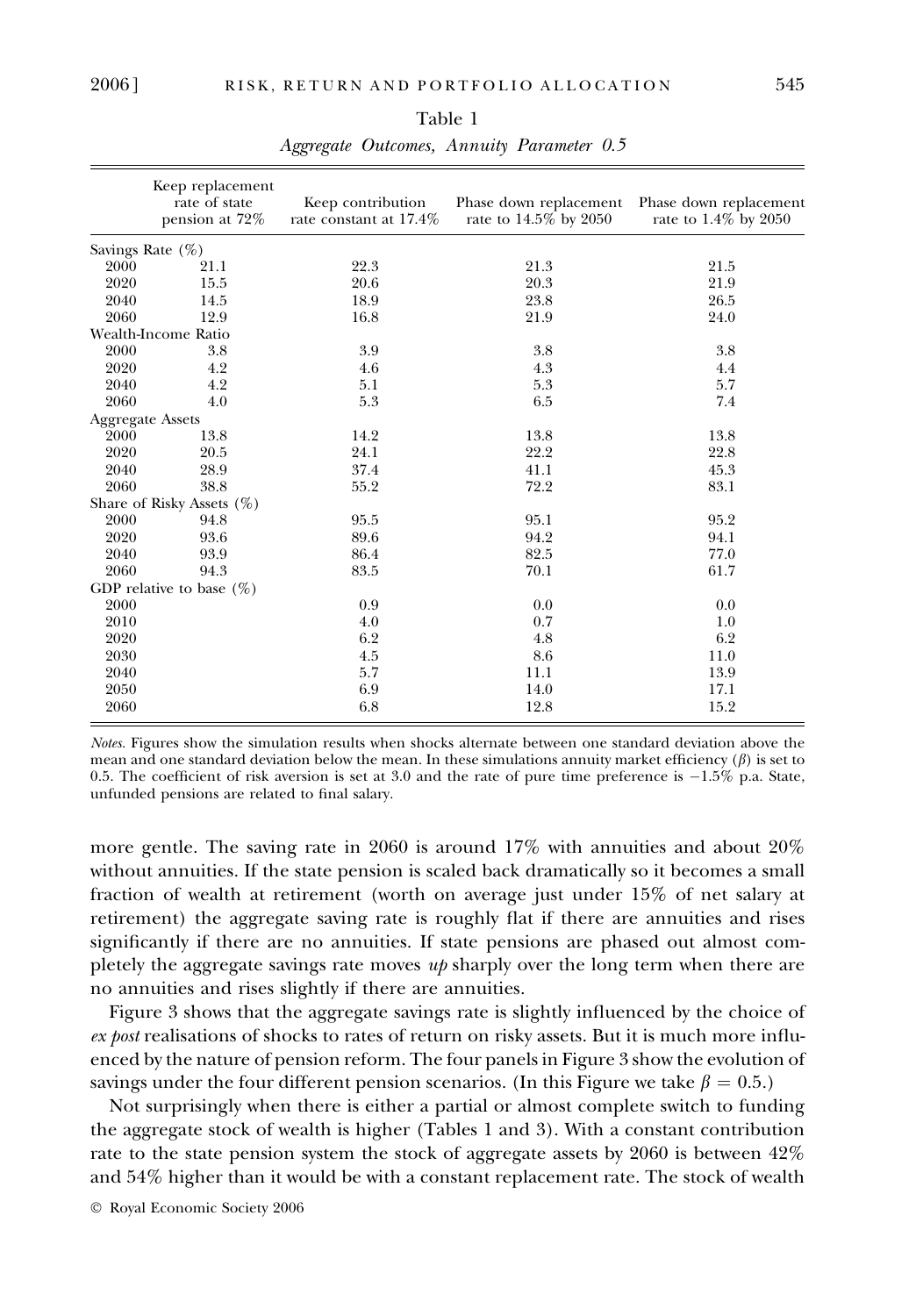

Fig. 3. Aggregate Savings Rate.

The four panels in Figures 3 and 4 correspond to four different pension scenarios. Left to right, they are  $(i)$  preserve the replacement rate at the 2003 level  $(ii)$  scale back pensions so that balanced budget contribution rates are flat; (iii) reduce the average replacement rate down to one fifth of its  $200\overline{3}$  level by  $2050$  (iv) eliminate PAYG pension almost completely by 2050. Within each panel we show 3 paths for the realisations of the stochastic part of the rate of return: the solid line shows outcomes when rate of return shocks turn out to be zero; the dotted line show outcomes when we alternate between positive shocks of one standard deviation and negative shocks of one standard deviation; the dashed line show outcomes where we have a single draw of randomly generated i.i.d. shocks. All panels show the case where  $\beta = 0.5$ 

would be more than twice as high by 2060 if state pensions were to be phased out completely. These big effects come through with or without annuities.

Figure 4 shows the evolution of the share of aggregate wealth held in risky assets. This is highly sensitive to pension arrangements. If households have to rely for a much greater share of their retirement consumption on their own funds, and less on state pensions that are independent of financial market risk, they react by switching a large part of their portfolios away from risky assets and into safe assets. The greater is reliance upon funding, and the lower are PAYGO pensions, the larger is the share of wealth that is invested in safe assets. The scale of the effect is very large. With pensions worth, on average, 70% of net final salary, usually more than 90% of wealth is invested in risky assets. If the net replacement rate falls to just under 15%, that share eventually falls to around 70%. If state pensions are phased out entirely, the share of risky assets falls to around 60% by 2060. This result is not much affected by the absence of annuities contracts.

Transition towards greater reliance upon funding requires a period when aggregate consumption falls below its path under a policy of preserving the generosity of unfunded pensions. But ultimately aggregate consumption rises significantly above that level when funding becomes more important. How great the decline in consumption is,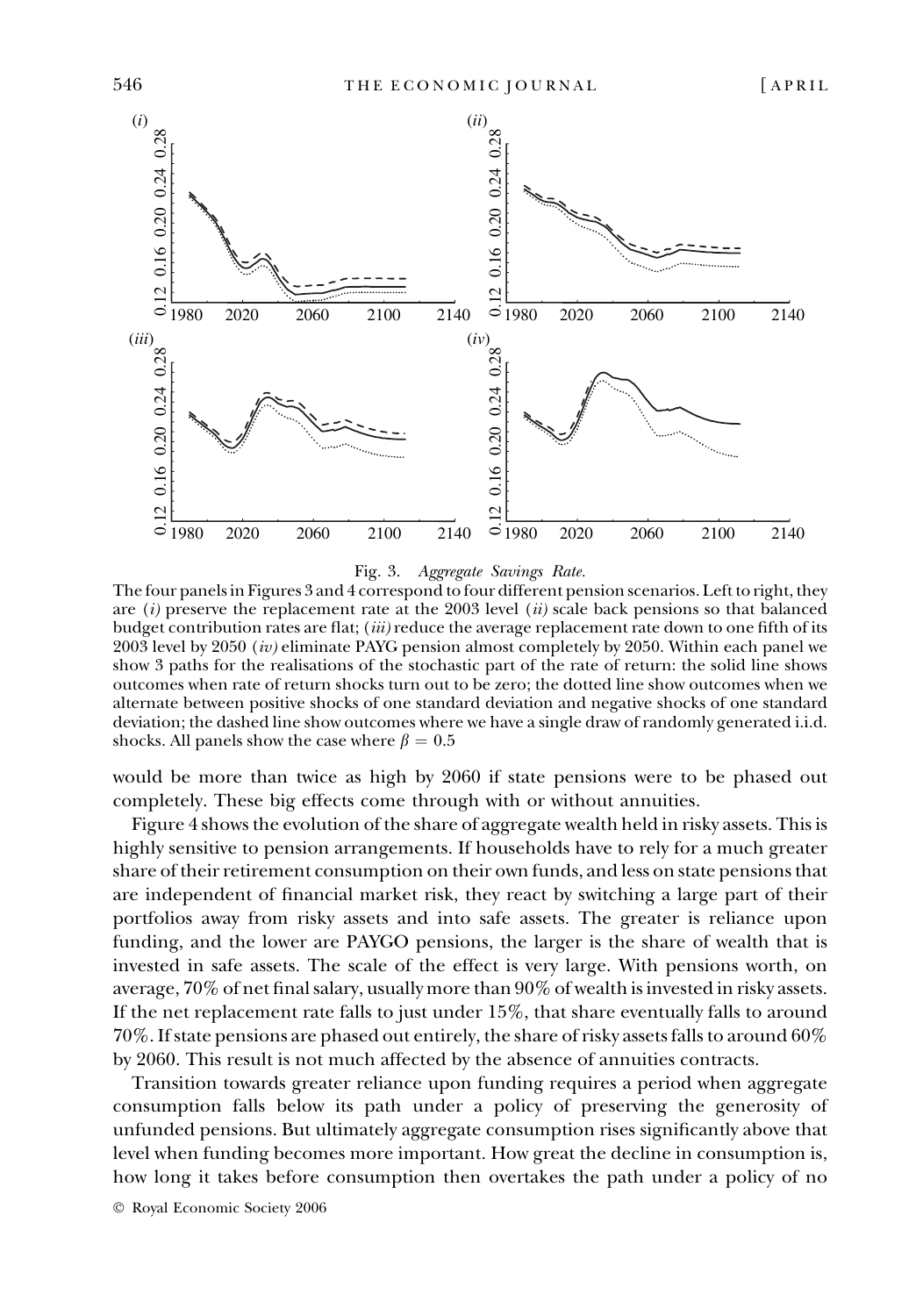

Fig. 4. Aggregate Share of Risky Assets.

1980 2020 2060 2100 2140 1980 2020 2060 2100 2140

Note. See Figure 3.

 $0.5$ 

### Table 2

Gainers and Losers from Pension Reform,

Annuity Parameter  $\beta = 0.5$  Compensating Variation in Consumption – equivalent variation in lifetime consumption to keep utility at base level: gains  $(+)$  or losses  $(-)$ 

| Cohort age in 2002 (and year when born) | $(\%)$ Keep<br>contribution<br>rate constant<br>at $17.4\%$ (%) |        | Phase down<br>replacement<br>rate to $14.5\%$<br>by 2050 $(\%)$ |        | Phase down<br>replacement<br>rate to $1.4\%$<br>by 2050 $(\%)$ |        |
|-----------------------------------------|-----------------------------------------------------------------|--------|-----------------------------------------------------------------|--------|----------------------------------------------------------------|--------|
| 60 (1942)                               | L                                                               | $-0.2$ | G                                                               | 0.4    | G                                                              | 0.4    |
| 50 (1952)                               | L                                                               | $-2.0$ | L                                                               | $-0.2$ | L                                                              | $-0.2$ |
| 40 (1962)                               | L                                                               | $-1.6$ | L                                                               | $-1.6$ | L                                                              | $-2.1$ |
| 30 (1972)                               | G                                                               | 0.4    | L                                                               | $-2.8$ | L                                                              | $-3.9$ |
| 20 (1982)                               | G                                                               | 1.4    | L                                                               | $-3.7$ | L                                                              | $-5.9$ |
| 10(1992)                                | G                                                               | 3.7    | L                                                               | $-1.6$ | L                                                              | $-3.9$ |
| 0(2002)                                 | G                                                               | 4.6    | G                                                               | 3.2    | G                                                              | 2.2    |
| $-10(2012)$                             | G                                                               | 6.1    | G                                                               | 9.2    | G                                                              | 10.1   |
| $-20(2022)$                             | G                                                               | 7.7    | G                                                               | 13.4   | G                                                              | 15.6   |
| $-30(2032)$                             | G                                                               | 8.0    | G                                                               | 14.8   | G                                                              | 17.4   |
| $-40(2042)$                             | G                                                               | 8.0    | G                                                               | 14.8   | G                                                              | 17.4   |
| $-50(2052)$                             | G                                                               | 8.0    | G                                                               | 14.8   | G                                                              | 17.4   |

 $G = gain$ ;  $L = lose$ 

Notes. Figures show the simulation results when shocks alternate between one standard deviation above the mean and one standard deviation below the mean. In these simulations annuity market efficiency  $(\beta)$  is set to 0.5. The coefficient of risk aversion is set at 3.0 and the rate of pure time preference is  $-1.5\%$  p.a.. State, unfunded pensions are related to final salary.

reform, and by how much consumption in the long term can be higher depend both upon how great the move to funding is and is somewhat affected by the realisations of shocks to rates of return.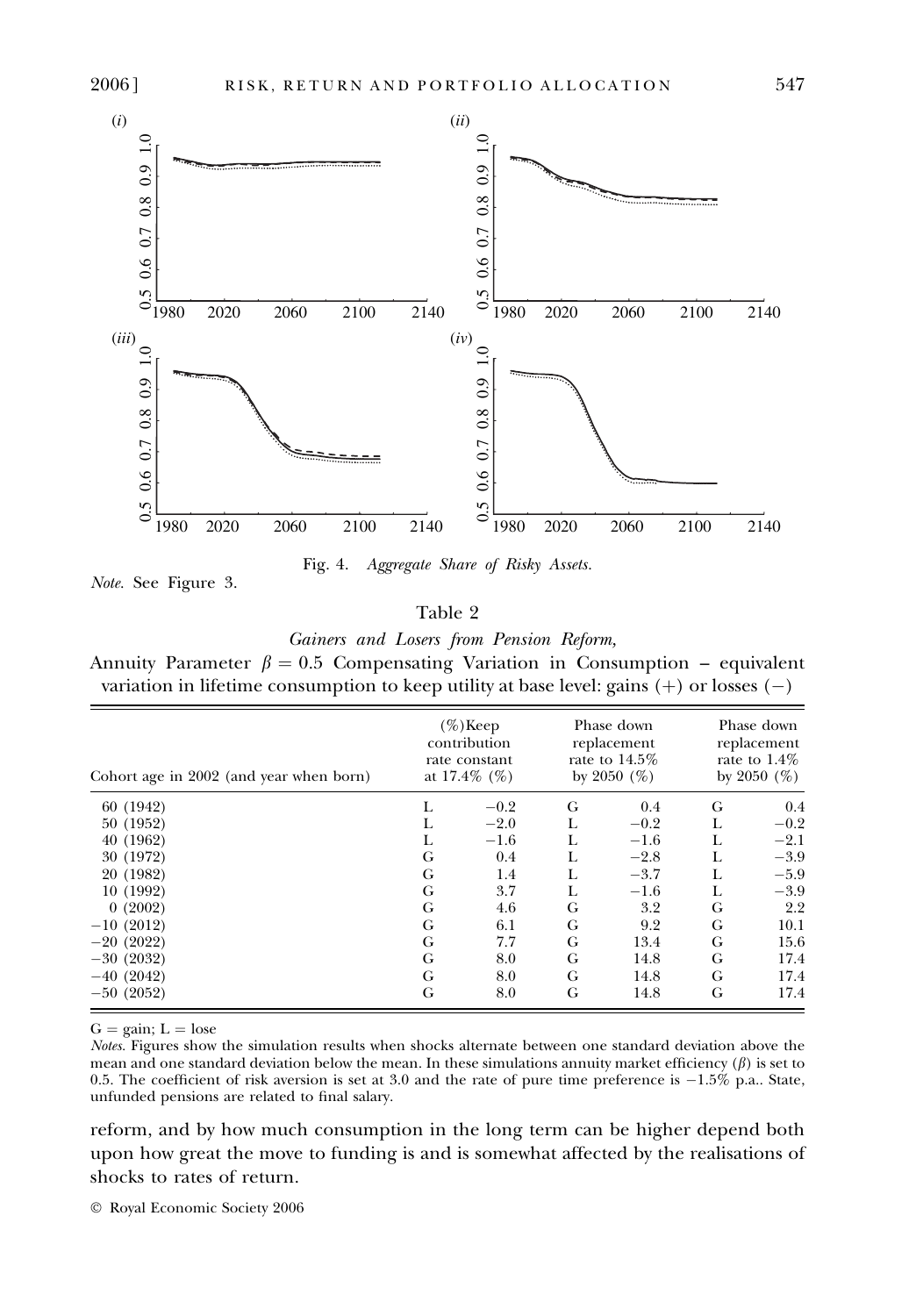|      | Keep replacement<br>rate of state pension<br>at $72\%$ | Keep contribution<br>rate constant at 17.4% | rate to 14.5% by 2050 | Phase down replacement Phase down replacement<br>rate to $1.4\%$ by 2050 |
|------|--------------------------------------------------------|---------------------------------------------|-----------------------|--------------------------------------------------------------------------|
|      | Savings Rate $(\%)$                                    |                                             |                       |                                                                          |
| 2000 | 23                                                     | 24                                          | 23                    | 23                                                                       |
| 2020 | 18                                                     | 23                                          | 23                    | 25                                                                       |
| 2040 | 17                                                     | 22                                          | 28                    | 32                                                                       |
| 2060 | 15                                                     | 20                                          | 27                    | 30                                                                       |
|      | Wealth-Income ratio                                    |                                             |                       |                                                                          |
| 2000 | 3.9                                                    | 3.9                                         | 3.8                   | 3.8                                                                      |
| 2020 | 4.2                                                    | 4.7                                         | 4.4                   | 4.4                                                                      |
| 2040 | 4.2                                                    | 5.3                                         | 5.6                   | 6.1                                                                      |
| 2060 | 3.9                                                    | 5.5                                         | 7.0                   | 8.3                                                                      |
|      | <b>Aggregate Assets</b>                                |                                             |                       |                                                                          |
| 2000 | 14.1                                                   | 14.5                                        | 14.0                  | 14.0                                                                     |
| 2020 | 20.8                                                   | 25.1                                        | 22.6                  | 23.5                                                                     |
| 2040 | 28.9                                                   | 39.7                                        | 44.2                  | 50.1                                                                     |
| 2060 | 38.5                                                   | 59.3                                        | 81.9                  | 100.0                                                                    |
|      | Share of Risky Assets $(\%)$                           |                                             |                       |                                                                          |
| 2000 | 97                                                     | 97                                          | 97                    | 97                                                                       |
| 2020 | 96                                                     | 92                                          | 96                    | 96                                                                       |
| 2040 | 97                                                     | 90                                          | 85                    | 79                                                                       |
| 2060 | 97                                                     | 87                                          | 72                    | 62                                                                       |
|      | GDP relative to base $(\%)$                            |                                             |                       |                                                                          |
| 2000 |                                                        | 0.9                                         | $-0.2$                | $-0.2$                                                                   |
| 2010 |                                                        | 4.3                                         | 0.6                   | 0.9                                                                      |
| 2020 |                                                        | 7.1                                         | 4.9                   | 6.6                                                                      |
| 2030 |                                                        | 6.1                                         | 9.7                   | 12.8                                                                     |
| 2040 |                                                        | 7.9                                         | 13.8                  | 17.7                                                                     |
| 2050 |                                                        | 9.5                                         | 18.3                  | 22.8                                                                     |
| 2060 |                                                        | 9.8                                         | 18.2                  | 23.0                                                                     |

Table 3 Aggregate Outcomes, No Annuities

Notes. Figures show the simulation results when shocks alternate between one standard deviation above the mean and one standard deviation below the mean.

In these simulations annuity market efficiency  $(\beta)$  is set to 0. The coefficient of risk aversion is set at 3.0 and the rate of pure time preference is  $-1.5\%$  p.a.. State, unfunded pensions are related to final salary.

The paths for aggregate consumption suggest that some generations might be worse off as a result of a move to funding. In particular, cohorts who are relatively early in the working lives at the initiation of reform find that they need to continue paying substantial contributions to finance PAYGO pensions to their parents generation but will receive a relatively small pension by the time they retire 30 or 40 years hence.

It is what happens to the *welfare* of agents of different generations that really matters. Tables 2 and 4 shows in some detail how agents of different ages are affected by various reform strategies with and without annuities. We take as the base case a situation that we have called 'no reform' - PAYGO pensions continue to be paid at a generous level (assumed to average around 70% of net wages). The Tables give an indication of the effect upon the lifetime utility of people of different ages of either pegging the contribution rate at its current level or scaling back pensions sharply from 2010. We measure the welfare implications of phasing out pensions by calculating a measure of the expected utility of agents of various cohorts (from those who are aged 60 today to those who will not be born for another 50 years). We compare how each cohort does in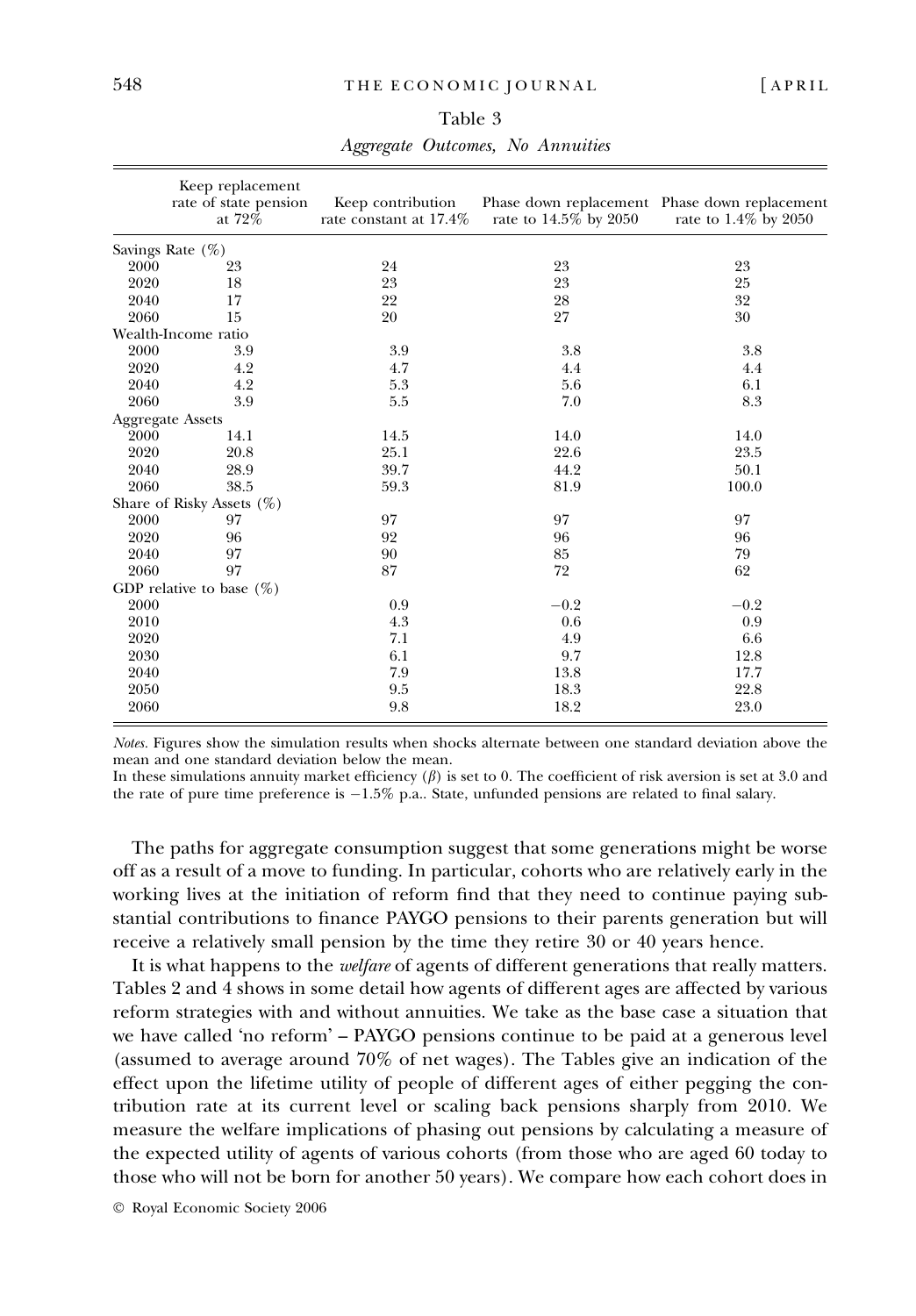#### Table 4

| Cohort age in 2002<br>(and year when born) |   | Keep<br>contribution rate<br>constant at $17.4\%$<br>$(\%)$ |   | Phase down<br>replacement rate<br>to 14.5% by 2050<br>$(\%)$ |   | Phase down<br>replacement rate<br>to $1.4\%$ by 2050<br>$(\%)$ |
|--------------------------------------------|---|-------------------------------------------------------------|---|--------------------------------------------------------------|---|----------------------------------------------------------------|
| 60 (1942)                                  |   | $-0.3$                                                      | G | 0.5                                                          | G | 0.6                                                            |
| 50 (1952)                                  |   | $-2.2$                                                      |   | $-0.1$                                                       |   | $-0.1$                                                         |
| 40 (1962)                                  |   | $-1.8$                                                      |   | $-1.7$                                                       |   | $-2.2$                                                         |
| 30 (1972)                                  | G | 0.2                                                         |   | $-3.0$                                                       |   | $-4.1$                                                         |
| 20 (1982)                                  | G | 1.1                                                         |   | $-4.0$                                                       | L | $-6.9$                                                         |
| 10(1992)                                   | G | 3.4                                                         | L | $-2.3$                                                       |   | $-5.1$                                                         |
| 0(2002)                                    | G | 4.2                                                         | G | 2.5                                                          | G | 0.9                                                            |
| $-10(2012)$                                | G | 5.7                                                         | G | 8.2                                                          | G | 7.9                                                            |
| $-20(2022)$                                | G | 7.3                                                         | G | 12.4                                                         | G | 14.0                                                           |
| $-30(2032)$                                | G | 7.6                                                         | G | 13.8                                                         | G | 15.7                                                           |
| $-40(2042)$                                | G | 7.6                                                         | G | 13.8                                                         | G | 15.7                                                           |
| $-50(2052)$                                | G | 7.6                                                         | G | 13.8                                                         | G | 15.6                                                           |

## Gainers and Losers from Pension Reform, No Annuities.

Compensating Variation in Consumption – equivalent variation in lifetime consumption to keep utility at base level: gains  $(+)$  or losses  $(-)$ 

 $G = gain; L = lose$ 

Notes. Figures show the simulation results when shocks alternate between one standard deviation above the mean and one standard deviation below the mean.

In these simulations annuity market efficiency  $(\beta)$  is set to 0. The coefficient of risk aversion is set at 3.0 and the rate of pure time preference is  $-1.5\%$  p.a. State, unfunded pensions are related to final salary.

the base case where the state pension stays constant (relative to average earnings) with how they do when the ratio of the state pension to average earnings starts to fall as a move is made towards funding. In all cases we look at a scenario where the realisation of the random component of the return on risky assets turns out to alternate between  $+1$ and  $-1$  standards deviation.

The first column for each reform strategy shows whether those in the relevant age cohort gain  $(G)$  or lose  $(L)$ . The second column is an estimate of the scale of the gain or loss; it is the percentage by which consumption in the base case simulation would need to have been higher or lower to generate the same level of welfare as is given by the transition path. This is the compensating variation in consumption. So for people aged 50 in 2002 (born in 1952) the average decline in utility generated by pegging the contribution rate is the equivalent of a 2% cut in lifetime consumption.

Under a strategy of dramatically scaling back the level of PAYGO pension benefits more of those currently alive lose out than if the contribution rate is pegged. But the long-run gains are very much higher. In the absence of annuities the losses from sharply reducing state pensions for those generations who do lose out are slightly greater than when annuities (albeit at less than actuarially fair rates) are available. More or less completely phasing out state pensions generates a welfare loss to the cohort born in 1982 of the equivalent of 7% of consumption when there are no annuities and a loss of around 5% when there are annuities. But the welfare gains for those born in the twenty first century are much larger.

The result that a large proportion of those alive now would be worse off if the unfunded state scheme is phased out – even though *every* future generation is much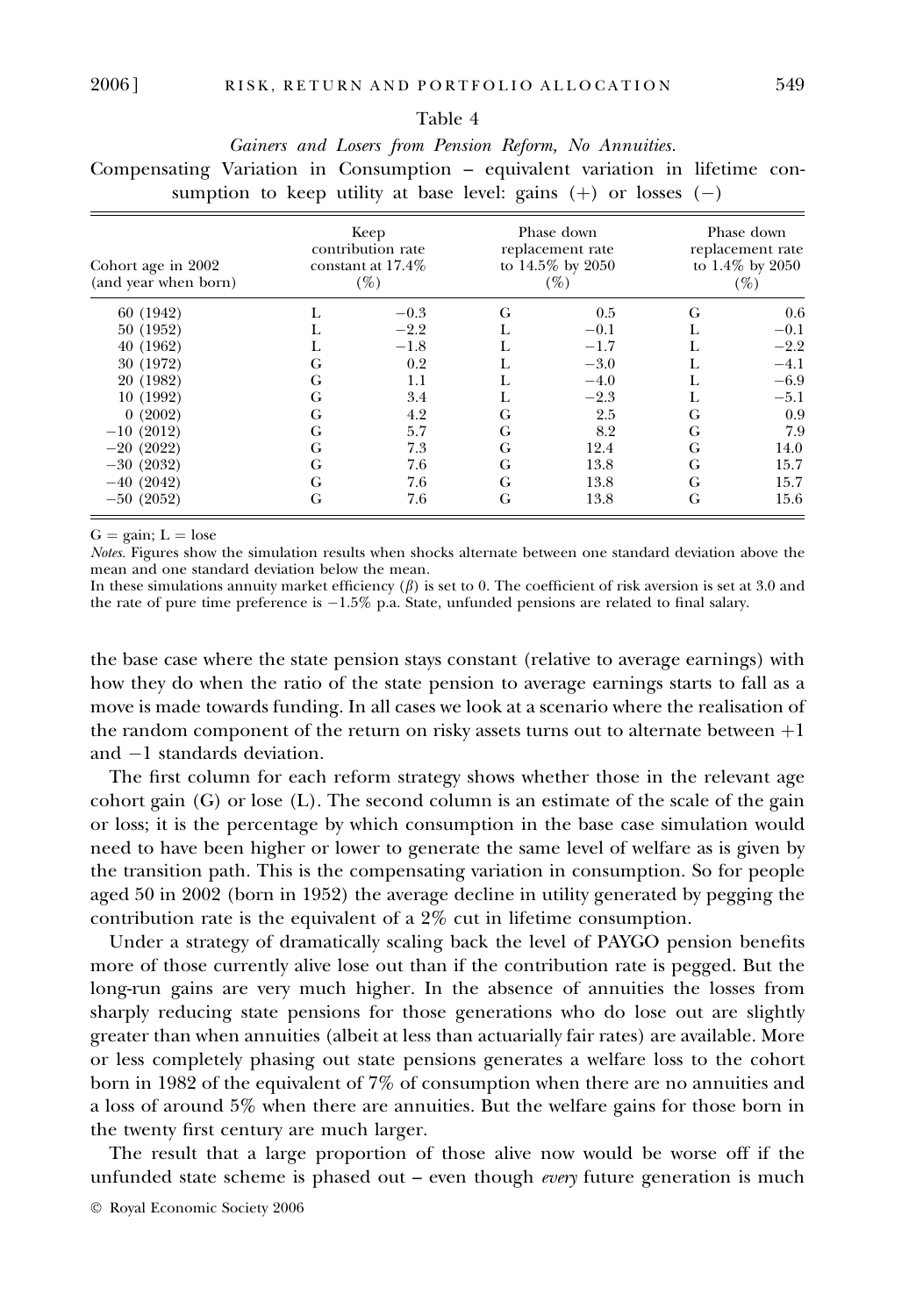better off–illustrates the nature of the transition problem rather clearly. Democratically elected governments facing voters who focus on the direct implications to them (and not to all future generations) of changes to state pension systems would find it hard to get support for this kind of transition plan. Table 2 and 4 suggest that once a transition from an unfunded to a funded scheme is complete, welfare for all subsequent generations will be higher, but without relying on deficit financing the transition will cause certain generations to be worse off, and those generations could form a majority of voters thus permanently blocking any change.

The losses of the transition generations are small relative to the gains of the future generations but they are most definitely non-trivial. The Tables suggest that there is unlikely to be a painless (i.e. Pareto improving) way of achieving reform.

It is important to stress that these welfare calculations are all about expected utility at birth. The fact that expected welfare for an agent born in, say, 2012 is higher when there has been a substantial movement towards funding and a cut in the generosity of unfunded pensions does not tell us that all individuals born then will turn out to be better off under a reform strategy that scales back PAYGO pensions. What it does tell us is that someone born then who understands the risks they faced and did not know the realisations of income and rate of return shocks would judge, at the start of their life, that they are better off in a world with more funding and less reliance upon PAYGO pensions. There will be individuals who turn out subsequently to be worse off with more funded pensions. One way in which we can assess what the distribution of gainers and losers (ex post) looks like is to compare the distribution of retirement consumption and of ex post utility for different cohorts under different pension regimes. This is what we consider in the next Section.

# 5. The Distribution of Retirement Consumption and of Lifetime Utility Under Different Pension Arrangements

Different pension systems generate different distributions of retirement consumption and of  $ex$  *post* lifetime utility. Here we focus on the spread of retirement consumption and of lifetime utility for different cohorts under different pension scenarios. We consider 4 cohorts: those aged 60 in 2002; those aged 35 in 2002; those born in 2002 (who will not start work until 2022); and those born in 2030 who will not start work until 2050. We consider the distribution of consumption at age 65 and of lifetime utility for members of each of these cohorts under the 4 different pension regimes. For each pension regime we report results on the distribution of outcomes where return shocks alternate between  $+1$  and  $-1$  standard deviation.<sup>12</sup> Table 5 looks at the distribution of  $ex$  post utility of various cohorts. There are four pension regimes, as before: a regime in which unfunded, PAYGO pensions on average remain worth 70% of net final salary; a regime with a constant contribution rate of 17.4%; a regime in which PAYGO pensions by 2050 are worth on average just under 15% of net final salary; and a scenario in which state pensions are almost completely phased out. The Tables show results for  $\beta = 0.5$ .

 $12$  Results are not very different for the two other sets of simulations with alternative realised paths for the return shocks. The reason is that all the paths have shocks that average out to zero.

Royal Economic Society 2006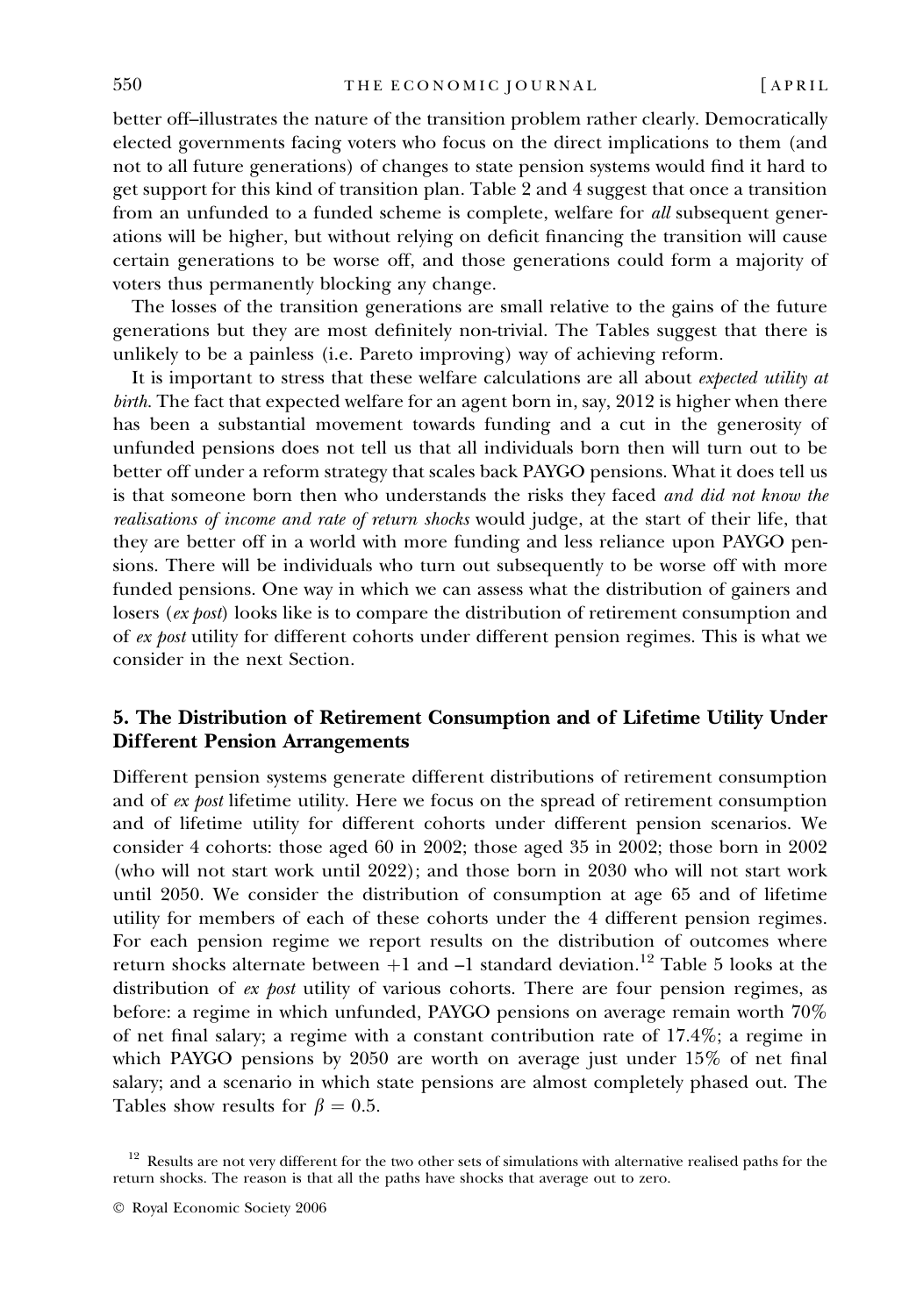| Percentile of<br>Distribution | Keep contribution<br>rate constant at 17.4% | Phase down replacement<br>rate to 14.5% by 2050 | Phase down replacement<br>rate to $1.4\%$ by 2050 |
|-------------------------------|---------------------------------------------|-------------------------------------------------|---------------------------------------------------|
| 1942 cohort                   |                                             |                                                 |                                                   |
| 1                             | $-0.4$                                      | 0.5                                             | 0.7                                               |
| $\overline{5}$                | $-0.3$                                      | 0.4                                             | 0.5                                               |
| 20                            | $-0.2$                                      | 0.3                                             | 0.4                                               |
| 50                            | $-0.2$                                      | 0.3                                             | 0.4                                               |
| 75                            | $-0.2$                                      | 0.3                                             | 0.4                                               |
| 95                            | $-0.2$                                      | 0.3                                             | 0.4                                               |
| $1967$ cohort                 |                                             |                                                 |                                                   |
| 1                             | $-1.9$                                      | $-3.5$                                          | $-4.5$                                            |
| $\overline{5}$                | $-1.2$                                      | $-2.6$                                          | $-3.3$                                            |
| 20                            | $-0.6$                                      | $-2.0$                                          | $-2.6$                                            |
| 50                            | $\!-0.5$                                    | $-1.8$                                          | $-2.5$                                            |
| 75                            | $-0.6$                                      | $-1.9$                                          | $-2.5$                                            |
| 95                            | $\!-0.5$                                    | $-1.8$                                          | $-2.4$                                            |
| 2002 cohort                   |                                             |                                                 |                                                   |
| 1                             | 2.4                                         | 0.1                                             | $-3.4$                                            |
| $\overline{5}$                | 4.0                                         | 2.1                                             | 0.1                                               |
| 20                            | 4.8                                         | 3.2                                             | 2.2                                               |
| 50                            | 5.0                                         | 3.9                                             | 3.6                                               |
| 75                            | 5.1                                         | 4.4                                             | 4.4                                               |
| 95                            | 5.2                                         | 4.9                                             | 5.3                                               |
| 2030 cohort                   |                                             |                                                 |                                                   |
| 1                             | 5.9                                         | 10.3                                            | 10.3                                              |
| $\overline{5}$                | 7.4                                         | 13.1                                            | 14.6                                              |
| 20                            | $\!\!\!\!\!8.2$                             | 14.8                                            | 17.3                                              |
| 500                           | 8.4                                         | 16.0                                            | 19.3                                              |
| 75                            | 8.5                                         | 16.5                                            | 20.3                                              |
| 95                            | 8.6                                         | 17.1                                            | 21.3                                              |

Table 5 Ex-post Utility of Agents Born in 1942, 1967, 2002 and 2030 (% gain)

Notes. Figures show level of utility for member of cohort at given percentiles of utility distribution. '% gain' is the equivalent change in lifetime consumption to generate the change in utility relative to the base case of a constant net replacement rate for the state pension. This is the compensating variation in consumption. Rates of return alternate between being one standard deviation above and one standard deviation below the average.

For those born in 2030 (and whose age 65 consumption comes in 2095) nearly everyone has a higher level of consumption at retirement (Table 6) and significantly higher lifetime utility if there has been a move towards greater reliance upon funding. But at the very bottom of the income distribution there are losers, as least as regards consumption. The consumption of the household in this cohort at the lowest percentile is consistently lower the greater is reliance upon private, funded (DC) pensions. This is because the PAYGO scheme is redistributive and if it is phased out those at the very bottom of the income may have lower consumption at retirement. Even so they may still gain in utility terms because contribution rates are lower and such low income households are often credit restricted early in life and may gain from paying less in compulsory contributions. Indeed, focusing on expected utility, there are gainers right across the distribution for the cohort born in 2030 from a scaling back in state pensions.

For the cohorts who do not live through a transition towards a more funded system (and therefore do not face the double payment burden) almost everyone is better off at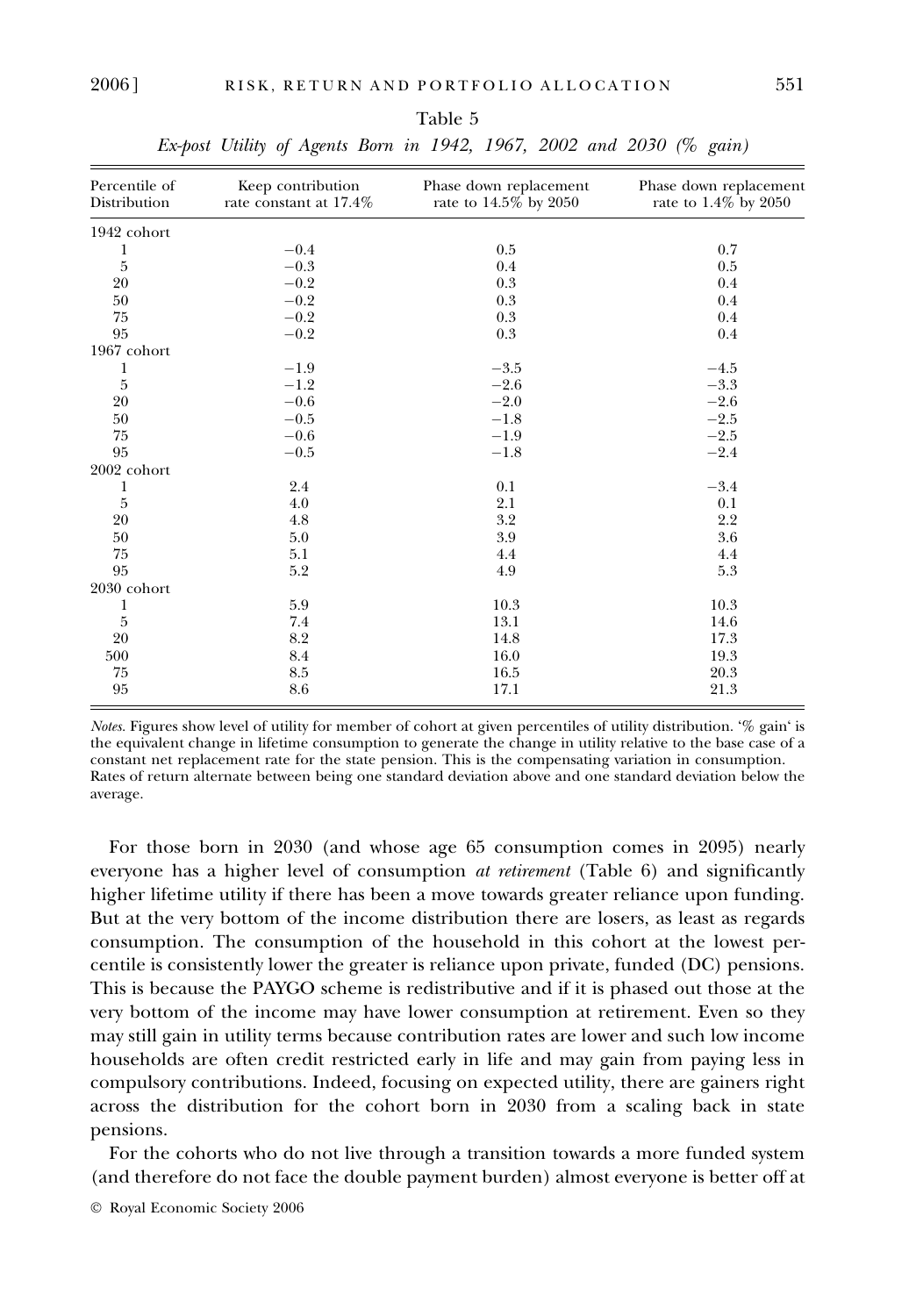| $\sqrt{v}$ change             |                                             |                                                 |                                                   |  |  |
|-------------------------------|---------------------------------------------|-------------------------------------------------|---------------------------------------------------|--|--|
| Percentile of<br>Distribution | Keep contribution<br>rate constant at 17.4% | Phase down replacement<br>rate to 14.5% by 2050 | Phase down replacement<br>rate to $1.4\%$ by 2050 |  |  |
| 1942 cohort                   |                                             |                                                 |                                                   |  |  |
| 1                             | $-1.2$                                      | 1.1                                             | 1.4                                               |  |  |
| $\overline{5}$                | $-0.8$                                      | 0.9                                             | 1.1                                               |  |  |
| 20                            | $-0.6$                                      | 0.8                                             | 1.0                                               |  |  |
| 50                            | $\!-0.5$                                    | 0.8                                             | 0.9                                               |  |  |
| 75                            | $-0.5$                                      | 0.8                                             | 1.0                                               |  |  |
| 95                            | $-0.5$                                      | 0.8                                             | 1.0                                               |  |  |
| 1967 cohort                   |                                             |                                                 |                                                   |  |  |
| 1                             | $-7.3$                                      | $-9.6$                                          | $-12.0$                                           |  |  |
| 5                             | $-4.7$                                      | $-7.0$                                          | $-8.7$                                            |  |  |
| 20                            | $-2.9$                                      | $-5.0$                                          | $-6.5$                                            |  |  |
| 50                            | $-2.0$                                      | $-4.2$                                          | $-5.6$                                            |  |  |
| 75                            | $-1.7$                                      | $-3.9$                                          | $-5.2$                                            |  |  |
| 95                            | $-1.3$                                      | $-3.5$                                          | $-4.6$                                            |  |  |
| 2002 cohort                   |                                             |                                                 |                                                   |  |  |
| 1                             | $-7.3$                                      | $-17.3$                                         | $-25.3$                                           |  |  |
| 5                             | $-3.4$                                      | $-11.5$                                         | $-17.8$                                           |  |  |
| 20                            | $-0.9$                                      | $-6.8$                                          | $-11.4$                                           |  |  |
| 50                            | 0.2                                         | $-3.5$                                          | $-6.5$                                            |  |  |
| 75                            | 0.6                                         | $-1.5$                                          | $-3.6$                                            |  |  |
| 95                            | 1.3                                         | 0.8                                             | $-0.3$                                            |  |  |
| 2030 cohort                   |                                             |                                                 |                                                   |  |  |
| 1                             | $-6.1$                                      | $-12.8$                                         | $-18.2$                                           |  |  |
| $\overline{5}$                | $-1.8$                                      | $-5.7$                                          | $-9.7$                                            |  |  |
| 20                            | 0.8                                         | $-0.6$                                          | $-2.6$                                            |  |  |
| 50                            | 2.2                                         | 3.3                                             | $2.6\,$                                           |  |  |
| 75                            | 2.8                                         | 5.3                                             | $5.5\,$                                           |  |  |
| 95                            | 3.6                                         | 7.6                                             | 8.6                                               |  |  |

Ex-post Consumption at age 65 of Agents Born in 1942, 1967, 2002 and 2030  $(\%$  change)

Notes. Figures show level of consumption at age 65 for member of cohort at given percentiles of age 65 consumption.

Rates of return alternate between being one standard deviation above and one standard deviation below the average.

retirement. But, as we consider cohorts born earlier and who to different extents do live through the transition, the position is different. Consider the cohort born in 1967, who enter work in 1987. Right across the distribution of retirement resources we find that this cohort is worse off the greater is the scale of the move towards funding. They enter retirement in year 2032. At that point consumption is lower right across the distribution than it would be if PAYGO pension generosity had been left unchanged. The scale of the loss in consumption at retirement is substantial and is greater for those at the bottom of the income distribution. With a complete phasing out of pensions for this cohort utility falls by the equivalent of a cut in lifetime consumption of about 2.5% for someone at the middle of the income distribution, but by about 4.5% for someone at the bottom.

The important point to emerge from this distributional analysis is that in the longer run pretty much everyone gains from a switch to funding – even those with very low lifetime resources. But for those who face the double payment burden (at least for the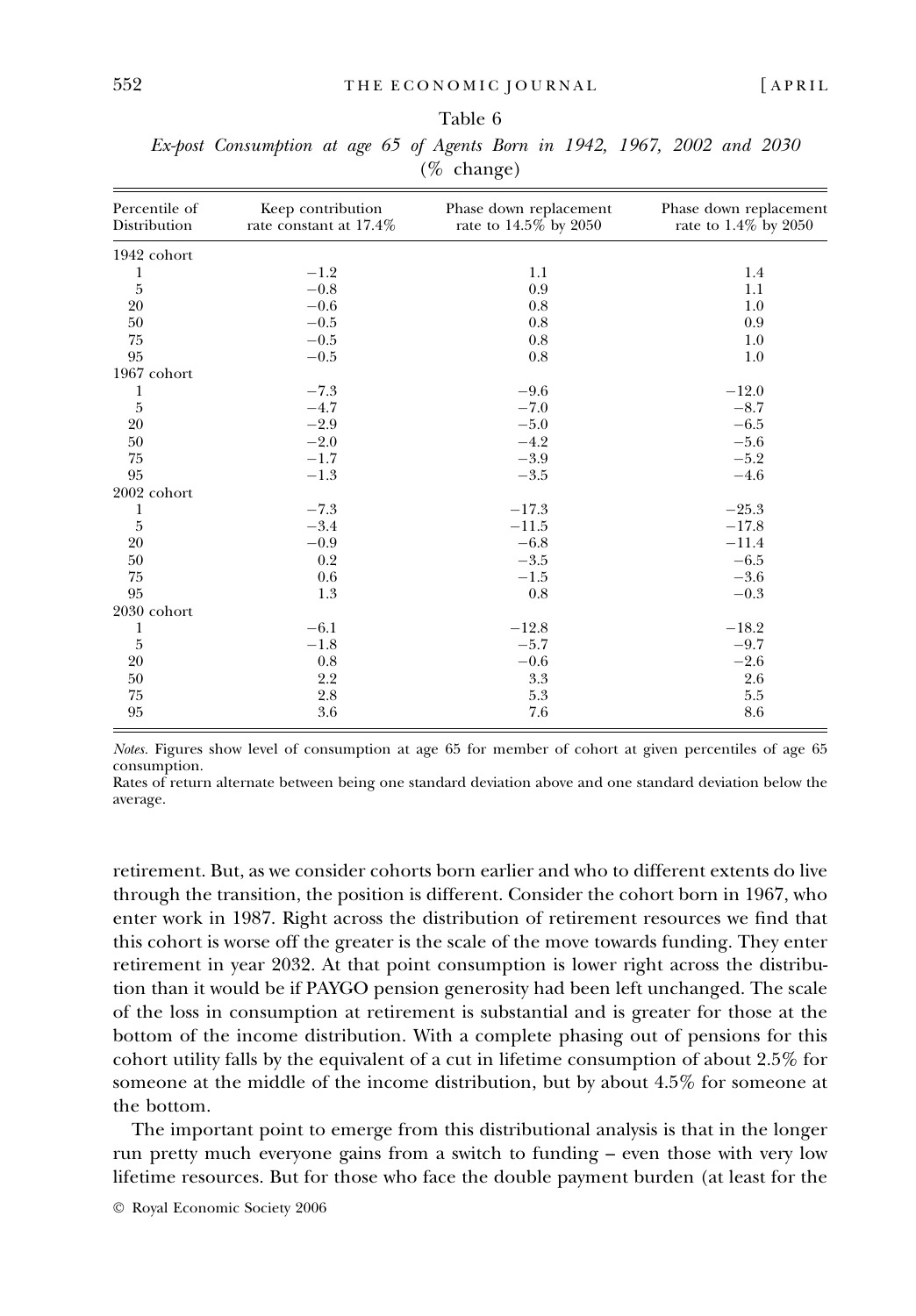fairly simple transitional arrangement simulated here) the losses are also very hard to avoid – right across the income distribution there is lower consumption at retirement. This is especially marked for those in their mid thirties today. We find that without annuities the scale of losses for those that are worse off when state pensions are reduced is somewhat greater.

### 6. Alternative Parameterisations

In this Section we consider how the simulation results are affected by changes in two key parameters. We consider three alternatives: first we take a much higher rate of risk aversion, increasing the coefficient of relative aversion from 3 to 6. Second we take a much higher rate of time preference, raising the discount rate from  $-1.5\%$  to  $+1.5\%$ .

Tables 7 and 8 briefly summarise the results. In all cases we consider the case where there are (imperfect) annuities available. In constructing these figures we once again have calculated optimal decisions for individuals based on draws for income and rate of

|      | Keep replacement<br>rate of state pension<br>at $72\%$ | Keep contribution<br>rate constant at 17.4% | Phase down replacement Phase down replacement<br>rate to 14.5% by 2050 | rate to 1.4% by 2050 |
|------|--------------------------------------------------------|---------------------------------------------|------------------------------------------------------------------------|----------------------|
|      | Savings Rate $(\%)$                                    |                                             |                                                                        |                      |
| 2000 | 15                                                     | 16                                          | 15                                                                     | 15                   |
| 2020 | 9                                                      | 15                                          | 15                                                                     | 17                   |
| 2040 | 9                                                      | 12                                          | 18                                                                     | 21                   |
| 2060 | 7                                                      | 10                                          | 16                                                                     | 18                   |
|      | Wealth-Income Ratio                                    |                                             |                                                                        |                      |
| 2000 | 3.3                                                    | 3.4                                         | 3.2                                                                    | 3.2                  |
| 2020 | 3.6                                                    | 4.2                                         | 3.8                                                                    | 3.9                  |
| 2040 | 3.6                                                    | 4.8                                         | 5.2                                                                    | 5.7                  |
| 2060 | 3.4                                                    | 5.0                                         | 6.5                                                                    | 7.5                  |
|      | <b>Aggregate Assets</b>                                |                                             |                                                                        |                      |
| 2000 | 10.8                                                   | 11.2                                        | 10.6                                                                   | 10.6                 |
| 2020 | 15.8                                                   | 19.5                                        | 17.6                                                                   | 18.3                 |
| 2040 | 22.4                                                   | 31.0                                        | 35.1                                                                   | 39.5                 |
| 2060 | 29.8                                                   | 45.9                                        | 63.3                                                                   | 74.4                 |
|      | Share of Risky Assets (%)                              |                                             |                                                                        |                      |
| 2000 | 67.7                                                   | 68.1                                        | 69.0                                                                   | 69.3                 |
| 2020 | 65.9                                                   | 58.4                                        | 65.2                                                                   | 64.6                 |
| 2040 | 65.8                                                   | 53.3                                        | 48.3                                                                   | 43.4                 |
| 2060 | 66.9                                                   | 51.2                                        | 39.9                                                                   | 33.7                 |
|      | GDP relative to base $(\%)$                            |                                             |                                                                        |                      |
| 2000 |                                                        | 0.8                                         | 0.0                                                                    | 0.0                  |
| 2010 |                                                        | 3.7                                         | 0.8                                                                    | 1.1                  |
| 2020 |                                                        | 5.5                                         | 4.7                                                                    | 6.1                  |
| 2030 |                                                        | 3.0                                         | 7.5                                                                    | 9.6                  |
| 2040 |                                                        | 3.9                                         | 9.3                                                                    | 11.8                 |
| 2050 |                                                        | 4.9                                         | 11.9                                                                   | 14.9                 |
| 2060 |                                                        | 4.5                                         | 9.8                                                                    | 12.1                 |

Table 7 Stochastic Simulations: Coefficient of Risk Aversion  $= 6$ 

Notes. Figures show the simulation results when shocks alternate between one standard deviation above the mean and one standard deviation below the mean.

In these simulations annuity market efficiency is set to 0.5. The coefficient of risk aversion is set at 6.0 and the rate of pure time preference is  $-1.5\%$  p.a.. State, unfunded pensions are related to final salary.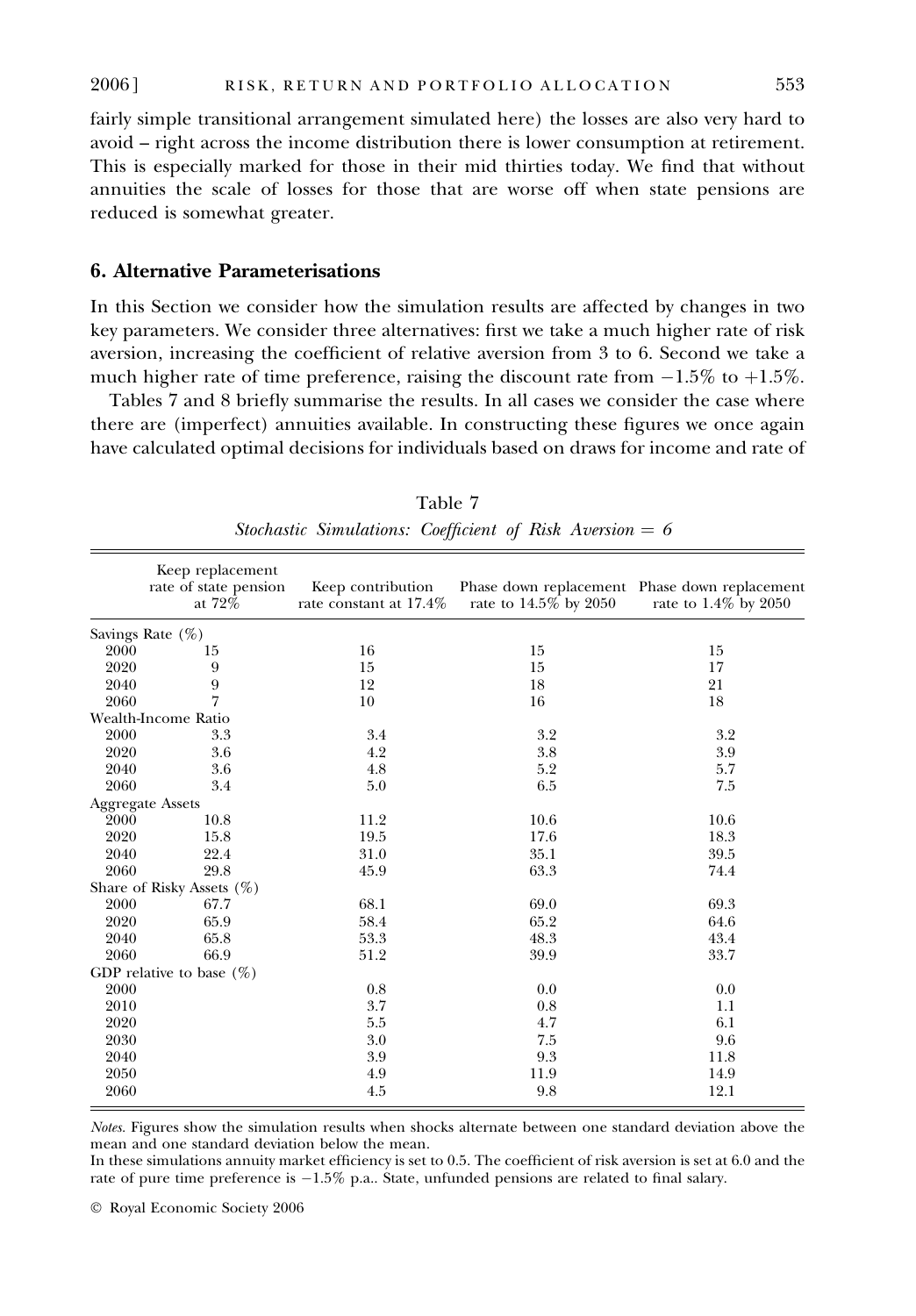|      | Keep replacement<br>rate of state pension<br>at $72\%$ | Keep contribution<br>rate constant at 17.4% | rate to 14.5% by 2050 | Phase down replacement Phase down replacement<br>rate to $1.4\%$ by 2050 |
|------|--------------------------------------------------------|---------------------------------------------|-----------------------|--------------------------------------------------------------------------|
|      | Savings Rate $(\%)$                                    |                                             |                       |                                                                          |
| 2000 | 13                                                     | 14                                          | 13                    | 13                                                                       |
| 2020 | 9                                                      | 14                                          | 13                    | 15                                                                       |
| 2040 | 9                                                      | 13                                          | 18                    | 21                                                                       |
| 2060 | 7                                                      | 11                                          | 15                    | 17                                                                       |
|      | Wealth-Income Ratio                                    |                                             |                       |                                                                          |
| 2000 | 2.4                                                    | 2.4                                         | 2.4                   | 2.4                                                                      |
| 2020 | 2.6                                                    | 3.1                                         | 2.7                   | 2.8                                                                      |
| 2040 | 2.6                                                    | 3.6                                         | 3.9                   | 4.3                                                                      |
| 2060 | 2.4                                                    | 3.8                                         | 5.2                   | 6.2                                                                      |
|      | <b>Aggregate Assets</b>                                |                                             |                       |                                                                          |
| 2000 | 7.8                                                    | 8.0                                         | 7.7                   | 7.7                                                                      |
| 2020 | 11.3                                                   | 14.3                                        | 12.4                  | 12.9                                                                     |
| 2040 | 16.1                                                   | 23.5                                        | 26.8                  | 30.9                                                                     |
| 2060 | 21.1                                                   | 35.3                                        | 51.7                  | 64.1                                                                     |
|      | Share of Risky Assets $(\%)$                           |                                             |                       |                                                                          |
| 2000 | 97.9                                                   | 98.3                                        | 98.0                  | 98.0                                                                     |
| 2020 | 97.3                                                   | 94.3                                        | 97.7                  | 97.6                                                                     |
| 2040 | 97.7                                                   | 91.8                                        | 87.3                  | 80.7                                                                     |
| 2060 | 97.9                                                   | 88.6                                        | 71.5                  | 60.5                                                                     |
|      | GDP relative to base $(\%)$                            |                                             |                       |                                                                          |
| 2000 |                                                        | 0.6                                         | $-0.1$                | $-0.1$                                                                   |
| 2010 |                                                        | 4.2                                         | 0.4                   | 0.6                                                                      |
| 2020 |                                                        | 6.9                                         | 4.6                   | 6.0                                                                      |
| 2030 |                                                        | 5.2                                         | 9.1                   | 11.8                                                                     |
| 2040 |                                                        | 6.7                                         | 12.9                  | 16.3                                                                     |
| 2050 |                                                        | 8.0                                         | 16.5                  | 20.4                                                                     |
| 2060 |                                                        | 7.8                                         | 15.0                  | 18.6                                                                     |

Table 8 Stochastic Simulation Rate of Pure Time Preference  $+1.5\%$ 

Notes. Figures show the simulation results when shocks alternate between one standard deviation above the mean and one standard deviation below the mean.

In these simulations annuity market efficiency is set to 0.5. The coefficient of risk aversion is set at 3.0 and the rate of pure time preference is  $+1.5\%$  p.a.. State, unfunded pensions are related to final salary.

return shocks. For each cohort we then aggregate over 100,000 agents and show the average results for each regime, at each point and for a given evolution of the random rate of return. In these Tables we show results where the random component of the rate of return alternates between  $+1$  and  $-1$  standard deviations. As noted above this is just a particular realisation for the shock to the risky rate of return (alternative paths did not have a substantial impact upon aggregate outcomes).

Table 7 summarises the aggregate results when the coefficient of risk aversion is much higher. Comparing those results with those in Table 1 reveals that with higher risk aversion a very substantially smaller share of wealth is invested in risky assets.

When state pensions are reduced very sharply the share of risky assets in portfolios by 2060 falls to only around 33% with high risk aversion as against a figure of around 60% with a coefficient of risk aversion of 3. The saving rate is also consistently lower with high risk aversion. The incentive to accumulate wealth is pulled in two directions by greater risk aversion. On the one hand there is a tendency for savings to rise because of greater precautionary demands. But with risky assets so much less attractive, the overall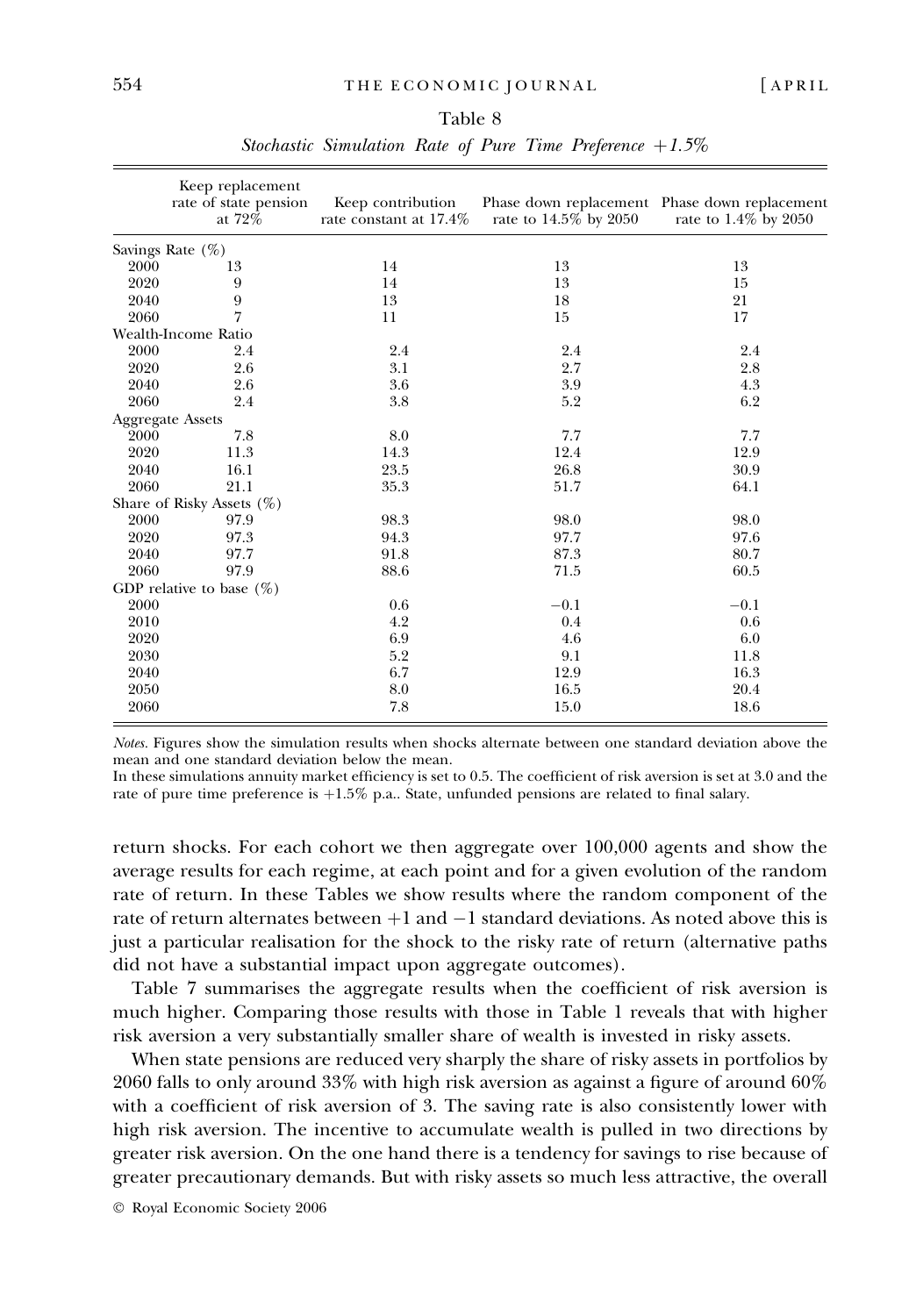desirability of saving is actually lower. The aggregate wealth to income ratio is significantly lower when there is more risk aversion.

But the key welfare conclusion from the analysis is little changed with higher risk aversion. Agents of working age now tend to lose out slightly from a decision to move towards funding. Those born in the future stand to gain, and their gain is greater than the loss of the working generations that live through the transition. National Income is much higher in the long run when pensions are scaled back.

We also performed simulations with a much lower rate of risk aversion. When the coefficient of risk aversion was set to unity (log preferences) we consistently found that the rate of saving and the capital to labour ratio was implausibly high. The problem here is that lowering the rate of risk aversion increases the degree of intertemporal substitutability generating much greater saving for plausible values of rates of return.

Table 8 shows aggregate outcomes when the rate of time preference is  $+1.5\%$ . Not surprisingly the saving rate is consistently very much lower than in Table 1 where the rate of time preference was minus 1.5%. (The reason for using a negative rate of preference was largely to try to match the relatively high Japanese saving rate.) As a result the aggregate wealth to income ratio is much lower with positive time preference. But once again savings rates and wealth to income ratios are ultimately boosted very significantly by a move towards funding of pensions and a decline in the generosity of unfunded pensions. The overall pattern of the welfare implications of reforms is little affected by assumptions about the discount rate. But the long run gains are greater with a much higher rate of time preference. The reason is straightforward. A major effect of phasing out unfunded, state pensions is that individuals do not need to make significant compulsory contributions from labour income. This is very valuable early in life to agents facing credit restrictions. The scale of those credit restrictions is greater the more impatient consumers are. It is important to note that a significant part of the gain from a switch towards giving people discretion about the scale and timing of contributions towards their own personal pension pot is the value of the flexibility this gives – something which is absent in most unfunded social security systems where contributions are typically a given proportion of earnings.

# 7. Conclusions:

Our key findings are these.

The overall saving rate, and particularly the aggregate stock of assets, is likely to be highly sensitive to the generosity of unfunded state pensions. It is likely that a long-run implication of a switch to much greater reliance upon funded pensions is that consumption and welfare for future generations will be significantly higher. This result is true even when annuities markets do not work well. Yet it is likely to be hard to engineer a transition to much greater reliance upon funding without leaving a substantial proportion of today's adults at least slightly worse off.

There is a powerful link between overall portfolio allocation and the pension system. The more generous are state, unfunded pensions – the value of which is only indirectly (and perhaps weakly) linked to rates of return on financial assets – the greater is the proportion of wealth invested in risky assets. If people come to rely heavily upon funded pensions that expose their retirement resources to financial market risk then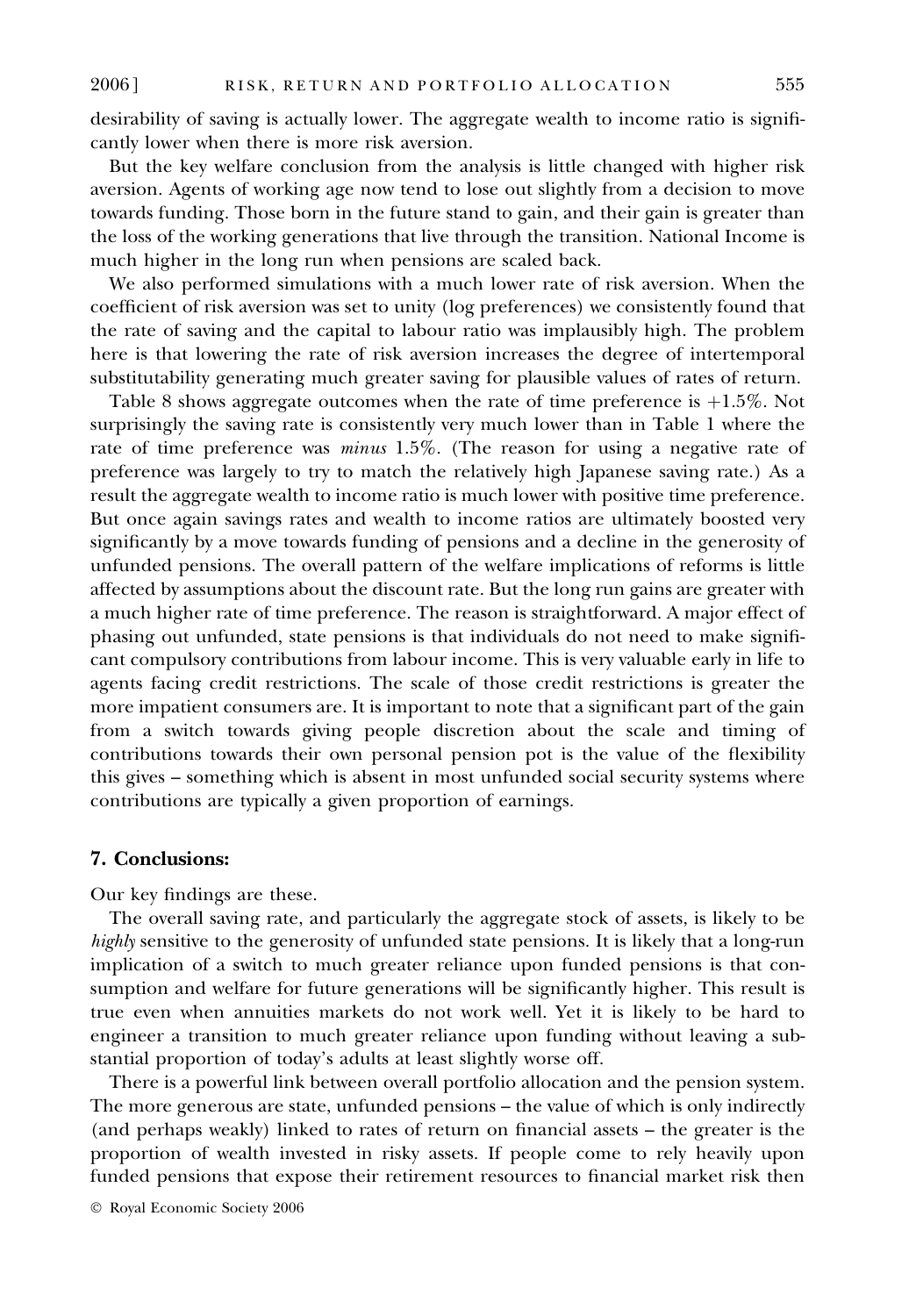they are likely to respond by holding a large share of their financial wealth in safe assets.

It is important to note that a significant part of the gain of a switch towards funding stems from giving people discretion about the scale and timing of contributions towards their own personal pension pot. There is a significant value to the flexibility this brings – something which is absent in most unfunded social security systems where contributions are typically a given proportion of earnings. One important implication of this is that there may be substantial gains to be had by increasing the flexibility in the timing of contributions within an existing unfunded, PAYGO pension system.

Longer run gains from a switch towards greater reliance upon funding, and away from an unfunded system where pensions are linked to salaries, do not overwhelmingly go to the better off. But those at the bottom of the income distribution do least well when the re-distributive PAYGO system is scaled back.

These results are broadly in line with those reported by Kotlikoff et al. (1999) and by De Nardi et al. (1999). Both papers report very substantial long run welfare gains to scaling back the generosity of PAYGO pensions and very large increases in the capital stock. In their papers there is no rate of return uncertainty, no focus on financial market efficiency and the models are calibrated to the US. It is significant that the main results carry over to a model with more emphasis on uncertainty and financial market efficiency and where the model is calibrated to the, very different, Japanese economy.

Morgan Stanley and Imperial College, London Imperial College, London

Submitted: 6 June 2001 Accepted: 15 December 2004

#### References

Ando, A. (2000). 'On the Japanese economy and Japanese national accounts', NBER Working paper 8033, December.

Auerbach, A. and Kotlikoff, L. (1987). Dynamic Fiscal Policy, Cambridge: Cambridge University Press.

- Benninga, S. (1990). 'Leverage, time preference, and the equity premium puzzle', Journal of Monetary Economics, vol. 25(1), pp. 49–58.
- Brown, J., Mitchell, O. and Poterba, J. (1999). 'The role of real annuities and indexed bonds in an individual accounts retirement program, NBER working paper no 7005.
- Campbell, J. and Feldstein, M. (eds) (2001). Risk Aspects of Investment-Based Social Security Reform, Chicago: Chicago University Press.
- Campbell, J., Cocco, J., Gomes, F. and Maenhout P. (2001). 'Investing retirement wealth: a life-cycle model', pp. 439–73, Campbell and Feldstein (2001),.
- Clark, R. and Mitchell, O. (2002). 'Strengthening employment-based pensions in Japan', NBER Discussion paper 8891, April.
- Cooley, T. and Prescott, E. (1995). 'Economic growth and business cycles', in (T. Cooley, ed.), Frontiers of Business Cycle Research, Princeton: Princeton University Press.

Deaton, A. (1991). 'Saving and liquidity constraints', Econometrica, vol. 59, pp. 1221-48.

- De Nardi, M. Imrohoroglu, S. and Sargent, T (1999). 'Projected US demographics and social security', Review of Economic Dynamics, vol. 2(3), pp. 575–615.
- Dimson, E. Marsh, P. and Staunton, M. (2002). Triumph of the Optimists: 101 Years of Global Investment Returns, Princeton: Princeton University Press.
- Disney, R. (1996). Can We Afford to Grow Older, Cambridge MA: MIT Press.
- Feldstein, M. (1996). 'The missing piece in policy analysis: social security reform', American Economic Review, vol. 86(May), pp. 1–14.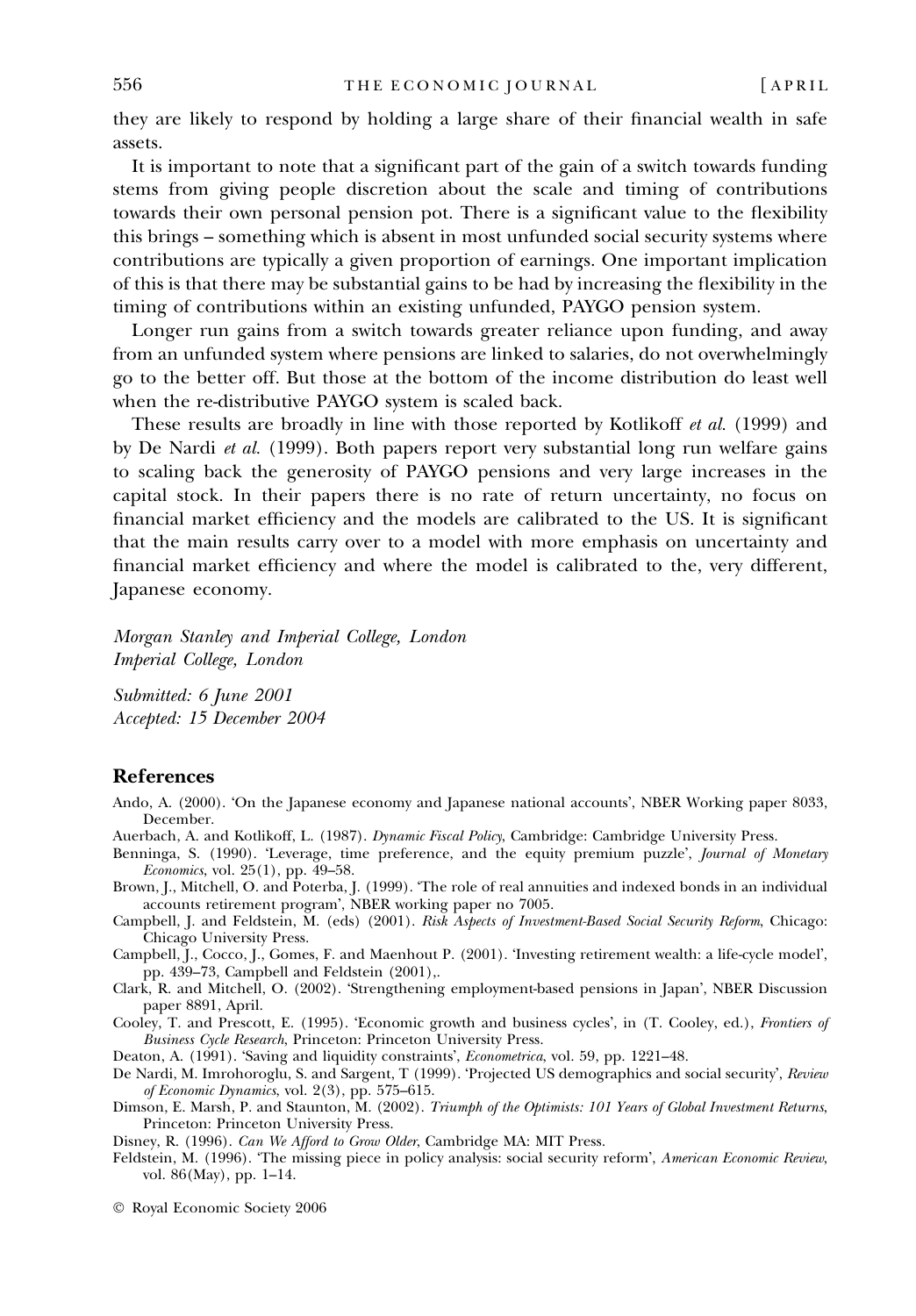- Feldstein, M. and Samwick, A. (1998). 'The transition path in privatising social security', in (M. Feldstein, ed.), Privatising Social Security, Chicago: University of Chicago Press.
- Friedman, B. and Warshawsky, M. (1988). 'Annuity prices and saving behaviour in the US', in (Z. Bodie, J. Shoven and D. Wise, ed.), Pensions in the US Economy, Chicago: Chicago University Press.
- Grossman, S and Shiller, R (1981). 'The determinants of the variability of stock market prices', American Economic Review, vol. 71(2), pp. 222–7.

Hall, R. (1980). 'Intertemporal substitution in consumption', NBER Working Paper No 720, July.

- Hansen, P. and Singleton, K. (1983). 'Stochastic consumption, risk aversion and the temporal behaviour of asset returns', Journal of Political Economy, vol. 91(2), pp. 249-65.
- Huang, He, Imrohoroglu, S and Thomas J. Sargent (1997). 'Two computations to fund social security', Macroeconomic Dynamics, vol. 1(1), pp. 7–44.
- Horioka, C. (2001). -Are the Japanese selfish, dynastic or altruistic?, NBER Discussion Paper 8577, November.
- Hubbard, G. and Judd, K. (1987). 'Social security and individual welfare precautionary saving, liquidity constraints and the Pagroll tax', American Economic Review, vol. 77(4), pp. 630-46.
- Hubbard, G., Skinner, J. and Zeldes, S. (1995). 'Precautionary saving and social insurance', *Journal of Political* Economy, vol. 103, pp. 360–99.
- Hurd, M. (1989). 'Mortality risk and bequests', Econometrica, vol. 57(4), pp. 779-813.
- Imrohoroglu, A., Imrohoroglu, S and Joines, D. (1995). 'A life cycle analysis of social security', Economic Theory, vol. 6, pp. 83–114.
- Imrohoroglu, A., Imrohoroglu, S.and Joines, D. (1999a). -A dynamic stochastic general equilibrium analysis of social security', in (T. Kehoe and E. Prescott, eds), The Discipline of Applied General Equilibrium, Berlin: Springer-Verlag.
- Imrohoroglu, A., Imrohoroglu, S. and Joines, D. (1999b). 'Computational models of social security: a survey', in (R. Marimon and A. Scott, eds), Computational Methods for the Study of Dynamic Economies, Oxford: Oxford University Press.
- Kato, R. (1998). 'Transition to an aging Japan: public pensions, savings and capital taxation', *Journal of the* Japanese and International Economies, vol. 12, pp. 204–31.
- Kato, R. (2000). 'Government deficits in an aging Japan', Shiga University Working Paper.
- Kocherlakota, N.R. (1990). 'On the "discount" factor in growth economies', Journal of Monetary Economics, vol. 25(1), pp. 43–47.
- Kotlikoff, L.J. (1996). 'Privatizing social security at home and abroad', American Economic Review, vol. 86(May), pp. 368–72.
- Kotlikoff, L. Smetters, K. and Walliser, J. (1999). 'Privatizing social security in the United States comparing the options', Review of Economic Dynamics, vol. 2, pp. 532-74.
- Krusell, P. and Smith, A. (1998). 'Income and wealth heterogeneity in the macroeconomy', Journal of Political Economy, vol. 106, pp. 867–96.
- Mankiw, G. (1985). 'Consumer durables and the real interest rate', Review of Economics and Statistics, vol. 67(3)(August), pp. 353–62.
- Mankiw, G., Rotemberg, J. and Summers, L. (1985). 'Intertemporal substitution in macroeconomics', Quarterly Journal of Economics, vol. 100 (February), pp. 225-51.
- Miles, D. and Timmermann, A. (1999). 'Risk sharing and transition costs in the reform of pension systems in Europe', Economic Policy, No. 29, pp. 253-86.
- Mitchell, O., Poterba, J. and Warshawsky, M. (1997). 'New evidence on the money's worth of individual annuities', American Economic Review, vol. 87, pp. 1299–318.
- Mitchell, O. S. and Zeldes, S. (1996). 'Social security privatization: a structure for analysis', American Economic Review, vol. 86(May), pp. 363–7.
- OECD (1996). 'Ageing populations, pension systems and government budgets: simulations for 20 OECD countries, by D. Roseveare, W. Leibfritz, D. Fore, and E. Wurzel, Economics Department Working Paper no 168, OECD, Paris.
- Sinn, H. (1999). 'Pension reform and demographic crisis: why a funded system is needed and why it is not needed, Centre for Economic Studies at Munich University, Working Paper no. 195.
- Storesletten, K., Telmer, C. and Yaron, A. (1999). 'The risk-sharing implications of alternative social security arrangements, Carnegie-Rochester Conference Series on Public Policy, vol. 50, pp. 213–59.
- Zeldes, S. (1989). 'Optimal consumption with stochastic income', Quarterly Journal of Economics, vol. 104, pp. 275–98.
- Zeldes, S. (1989). 'Consumption and liquidity constraints: an empirical investigation', Journal of Political Economy, vol. 97, pp. 305–46.